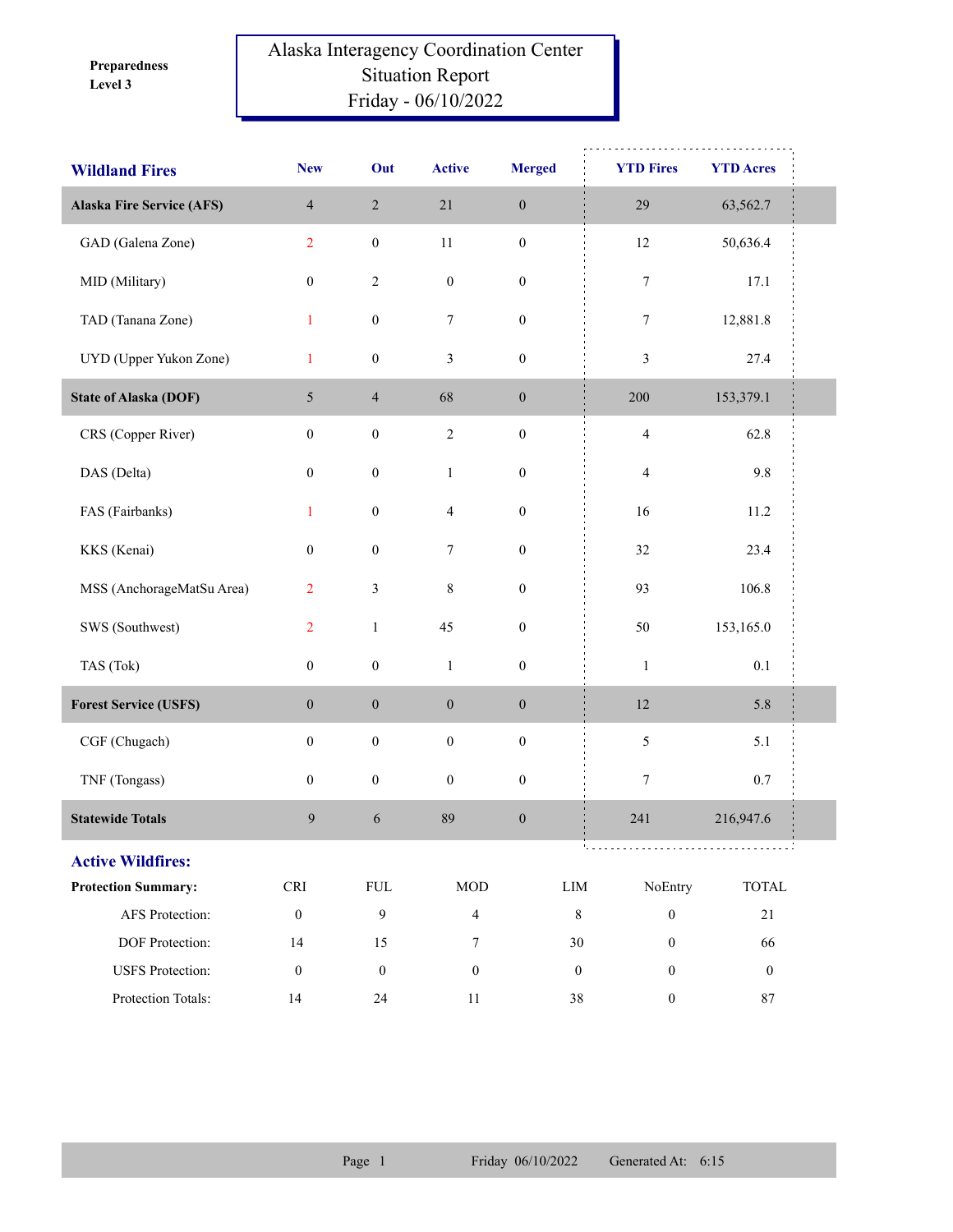## **Active Fires Status Summary**

|                         | Staffed           |                     | Unstaffed         |                     |  |  |
|-------------------------|-------------------|---------------------|-------------------|---------------------|--|--|
|                         | Contained $(S/C)$ | Uncontained $(S/U)$ | Contained $(U/C)$ | Uncontained $(U/U)$ |  |  |
| AFS Protection:         |                   |                     |                   |                     |  |  |
| <b>DOF</b> Protection:  |                   |                     | 24                | 42                  |  |  |
| <b>USFS</b> Protection: |                   |                     |                   |                     |  |  |
| Status Totals:          |                   |                     | 28                | 54                  |  |  |

| <b>Active Fires Acreage Summary</b> |                        |                |  |
|-------------------------------------|------------------------|----------------|--|
|                                     | Acres                  | Acreage Change |  |
| 9 New                               | 762.0                  |                |  |
| 5 Staffed                           | 63,247.8               | 230.2          |  |
| 76 Monitor                          | 152,757.8              | 93,837.7       |  |
| 5 Out                               | 20.0                   | 0.0            |  |
| 5 Prescribed                        | 66,470.0               | 17,246.1       |  |
| 100 Fires                           | Total Acres: 283,257.6 |                |  |

## **Prescribed Fires**

|                                 | <b>YTD</b> Fires | <b>YTD</b> Acres | New | Active | Out Yesterday |
|---------------------------------|------------------|------------------|-----|--------|---------------|
| Military                        |                  | 66,414.0         | 0   |        |               |
| National Park Service           |                  | 0.1              |     |        |               |
| State of Alaska                 | 4                | 599.1            | 0   |        |               |
| U.S. Forest Service             |                  | 18.0             | 0   |        |               |
| <b>Fuels Management Totals:</b> |                  | 67,031.2         |     |        |               |

## **Cause Summary For All Fires (Includes Merged Fires But Not Prescribed Fires)**

|        | Unknown: 2       |                 | $60.1$ Acres |
|--------|------------------|-----------------|--------------|
|        | Human: 142       | 1,054.9 Acres   |              |
|        | Lightning: 55    | 200,009.9 Acres |              |
|        | Undetermined: 42 | 15,822.7 Acres  |              |
| Total: | 241              | 216.947.6 Acres |              |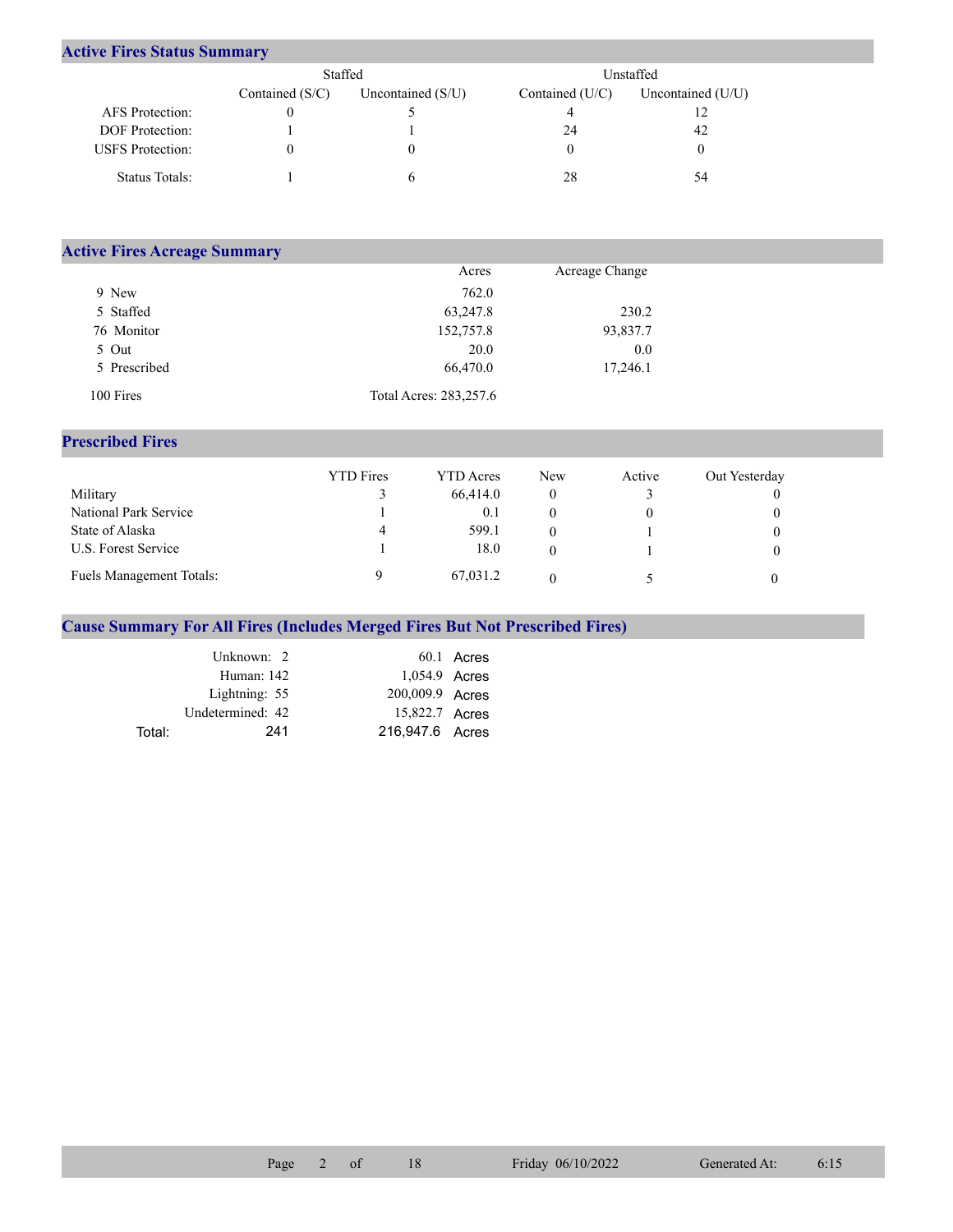| Daily Report From: 06/09                                                                                                                                                                                                                                                                                      |              |                          |              |                                                   |                                      |                  |
|---------------------------------------------------------------------------------------------------------------------------------------------------------------------------------------------------------------------------------------------------------------------------------------------------------------|--------------|--------------------------|--------------|---------------------------------------------------|--------------------------------------|------------------|
|                                                                                                                                                                                                                                                                                                               |              |                          |              |                                                   | 150.0 Acreage On 06/09               |                  |
|                                                                                                                                                                                                                                                                                                               |              | Lat: 63 36.1750          | Status: U/U  | Acres: 150.0                                      |                                      | Option: Limited  |
| 204260                                                                                                                                                                                                                                                                                                        |              | Lon: 153 45.5383         |              | Start Date: 06/09                                 | Area: SWS                            |                  |
|                                                                                                                                                                                                                                                                                                               | Owner: State |                          | Unit:        | <b>AKDNS-AK Dept. Natural Resources</b>           |                                      |                  |
| 260                                                                                                                                                                                                                                                                                                           |              | Name: Hardscrabble Creek |              |                                                   | Cause:                               | Undetermined     |
| The fire was found by a detection flight 208W. On scene they reported 150 acre fire in Modified creeping, backing, tourching,                                                                                                                                                                                 |              |                          |              |                                                   |                                      |                  |
| and short range spotting spreading south. No values at risk.                                                                                                                                                                                                                                                  |              |                          |              |                                                   |                                      |                  |
| Daily Report From: 06/09                                                                                                                                                                                                                                                                                      |              |                          |              |                                                   | 1.5 Acreage On 06/09                 |                  |
| PP4C                                                                                                                                                                                                                                                                                                          |              | Lat: $6544.4967$         | Status: S/U  | Acres: 1.5                                        | Option: Full                         |                  |
|                                                                                                                                                                                                                                                                                                               |              | Lon: 144 15.2517         | Personnel: 8 | Start Date: 06/09                                 |                                      | Area: UYD        |
| PDPP4C                                                                                                                                                                                                                                                                                                        |              | Owner: ANCSA             | Unit:        | <b>AKDHCN-Danzhit Hanlaii Corporation</b>         |                                      |                  |
| 259                                                                                                                                                                                                                                                                                                           |              | Name: Bolgen Creek       |              |                                                   | Cause:                               | Human            |
| Members of the public reported a smoke 8 miles south-southwest of Circle, AK. Upon arrival J-90 located a 1.5 acre fire<br>smoldering and creeping in spruce/hardwood mix. 8 Smokejumpers were deployed on this fire.                                                                                         |              |                          |              |                                                   |                                      |                  |
| Daily Report From: 06/09                                                                                                                                                                                                                                                                                      |              |                          |              |                                                   | 550.0 Acreage On 06/09               |                  |
| PP4B                                                                                                                                                                                                                                                                                                          |              | Lat: 60 17.0690          | Status: U/U  | Acres: 550.0                                      |                                      | Option: Limited  |
| 204258                                                                                                                                                                                                                                                                                                        |              | Lon: $16020.5800$        |              | Start Date: 06/09                                 |                                      | Area: SWS        |
| PNPP4B                                                                                                                                                                                                                                                                                                        |              | Owner: USFWS             | Unit:        | <b>AKYDR-Yukon Delta National Wildlife Refuge</b> |                                      |                  |
|                                                                                                                                                                                                                                                                                                               |              |                          |              |                                                   |                                      | Cause: Lightning |
| 258                                                                                                                                                                                                                                                                                                           |              | Name: Fork Ceek          |              |                                                   |                                      |                  |
| The fire was discovered by VIRS, detection aircraft from McGrath responded and reported the fire as 100% active backing<br>and creeping with isolated torching observed. Winds were out of the North at 15mph. The fire plotted in Limited, no values<br>were identified in the area and no action was taken. |              |                          |              |                                                   |                                      |                  |
|                                                                                                                                                                                                                                                                                                               |              | Lat: 63 02.2750          | Status: U/U  | Acres: 0.1                                        | 0.1 Acreage On 06/09<br>Option: Full |                  |
|                                                                                                                                                                                                                                                                                                               |              | Lon: 163 32.4417         |              | Start Date: 06/09                                 |                                      | Area: GAD        |
|                                                                                                                                                                                                                                                                                                               |              | Owner: Private           | Unit:        | <b>AKPRI-Private</b>                              |                                      |                  |
| 257                                                                                                                                                                                                                                                                                                           |              | Name: Kulmogon Slough    |              |                                                   |                                      | Cause: Unknown   |
|                                                                                                                                                                                                                                                                                                               |              |                          |              |                                                   |                                      |                  |
|                                                                                                                                                                                                                                                                                                               |              |                          |              |                                                   | 60.0 Acreage On 06/09                |                  |
|                                                                                                                                                                                                                                                                                                               |              | Lat: $62\,35.3650$       | Status: S/U  | Acres: 60.0                                       |                                      | Option: Limited  |
|                                                                                                                                                                                                                                                                                                               |              | Lon: 163 27.9650         | Personnel: 4 | Start Date: 06/09                                 |                                      | Area: GAD        |
| 256                                                                                                                                                                                                                                                                                                           |              | Owner: USFWS             | Unit:        | <b>AKYDR-Yukon Delta National Wildlife Refuge</b> |                                      |                  |
|                                                                                                                                                                                                                                                                                                               |              | Name: Apoon Pass         |              |                                                   |                                      | Cause: Unknown   |
|                                                                                                                                                                                                                                                                                                               |              |                          |              |                                                   | 0.1 Acreage On 06/09                 |                  |
|                                                                                                                                                                                                                                                                                                               |              | Lat: 62 17.3433          | Status: U/C  | Acres: 0.1                                        | Option: Full                         |                  |
|                                                                                                                                                                                                                                                                                                               |              | Lon: 150 10.6583         |              | Start Date: 06/09                                 |                                      | Area: MSS        |
| Daily Report From: 06/09<br><b>PP38</b><br>Daily Report From: 06/09<br><b>PP37</b><br>PNPP37<br>B-5 reported fire and FBs responded. J-92 deployed 4 smokejumpers. 9EV responded when the FBs timed out for bucket<br>work.<br>Daily Report From: 06/09<br>201254                                             |              | Owner: Private           | Unit:        | <b>AKPRI-Private</b>                              |                                      |                  |

lay.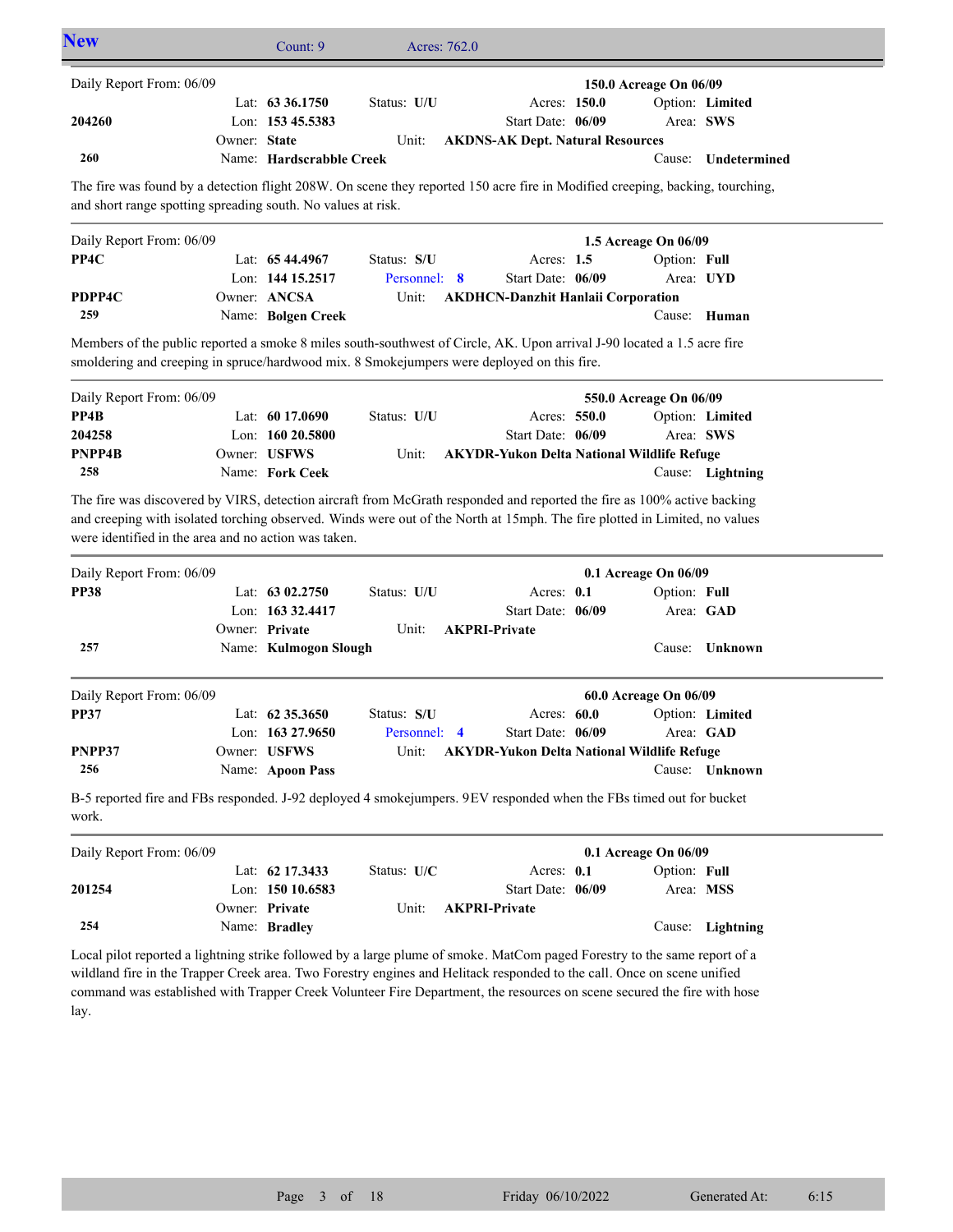| <b>New</b>                                                                                                                                                                                               |              | Count: 9           |                   | Acres: 762.0 |                                         |                      |                  |  |
|----------------------------------------------------------------------------------------------------------------------------------------------------------------------------------------------------------|--------------|--------------------|-------------------|--------------|-----------------------------------------|----------------------|------------------|--|
| Daily Report From: 06/09                                                                                                                                                                                 |              |                    |                   |              |                                         | 0.1 Acreage On 06/09 |                  |  |
|                                                                                                                                                                                                          |              | Lat: $62$ 15.5120  | Status: Out 06/09 |              | Acres: $0.1$                            |                      | Option: Modified |  |
| 201253                                                                                                                                                                                                   |              | Lon: 151 23.0570   |                   |              | Start Date: 06/09                       | Area: MSS            |                  |  |
|                                                                                                                                                                                                          | Owner: State |                    | Unit:             |              | <b>AKDNS-AK Dept. Natural Resources</b> |                      |                  |  |
| 253                                                                                                                                                                                                      |              | Name: Lone Tree    |                   |              |                                         | Cause:               | Lightning        |  |
| Fire was called contained, controlled and out.                                                                                                                                                           |              |                    |                   |              |                                         |                      |                  |  |
| Daily Report From: 06/09                                                                                                                                                                                 |              |                    |                   |              |                                         | 0.1 Acreage On 06/09 |                  |  |
| PP3C                                                                                                                                                                                                     |              | Lat: $6611.3317$   | Status: U/U       |              | Acres: $0.1$                            |                      | Option: Modified |  |
|                                                                                                                                                                                                          |              | Lon: $15409.5050$  |                   |              | Start Date: 06/09                       | Area: TAD            |                  |  |
| PDPP3C                                                                                                                                                                                                   |              | Owner: ANCSA       | Unit:             |              | AKVLN-K' ovitl' ots' in a, Limited      |                      |                  |  |
| 252                                                                                                                                                                                                      |              | Name: Batztoa Lake |                   |              |                                         | Cause:               | Lightning        |  |
| A local resident reported smoke about 10 miles up river from Hughes. 4SF was in the area and diverted to the area of reported<br>smoke. No smoke was observed. Area will be monitored as weather allows. |              |                    |                   |              |                                         |                      |                  |  |
| Daily Report From: 06/09                                                                                                                                                                                 |              |                    |                   |              |                                         | 0.1 Acreage On 06/09 |                  |  |

| Daily Report From: 06/09 |                         |               |                      | $0.1$ Acreage On $06/09$ |                            |
|--------------------------|-------------------------|---------------|----------------------|--------------------------|----------------------------|
| <b>PP21</b>              | Lat: $64\,54.1300$      | Status: $U/C$ | Acres: $0.1$         |                          | Option: Critical           |
| 211250                   | Lon: $14738.6000$       |               | Start Date: 06/09    | Area: FAS                |                            |
|                          | Owner: Private          | Unit:         | <b>AKPRI-Private</b> |                          |                            |
| 250                      | Name: Teresa Turnaround |               |                      |                          | Cause: <b>Undetermined</b> |

FECC requested Forestry assistance for a 100x20 ft smoldering brush fire on Teresa Turnaround. DOF personnel responded, and fire was called contained and controlled.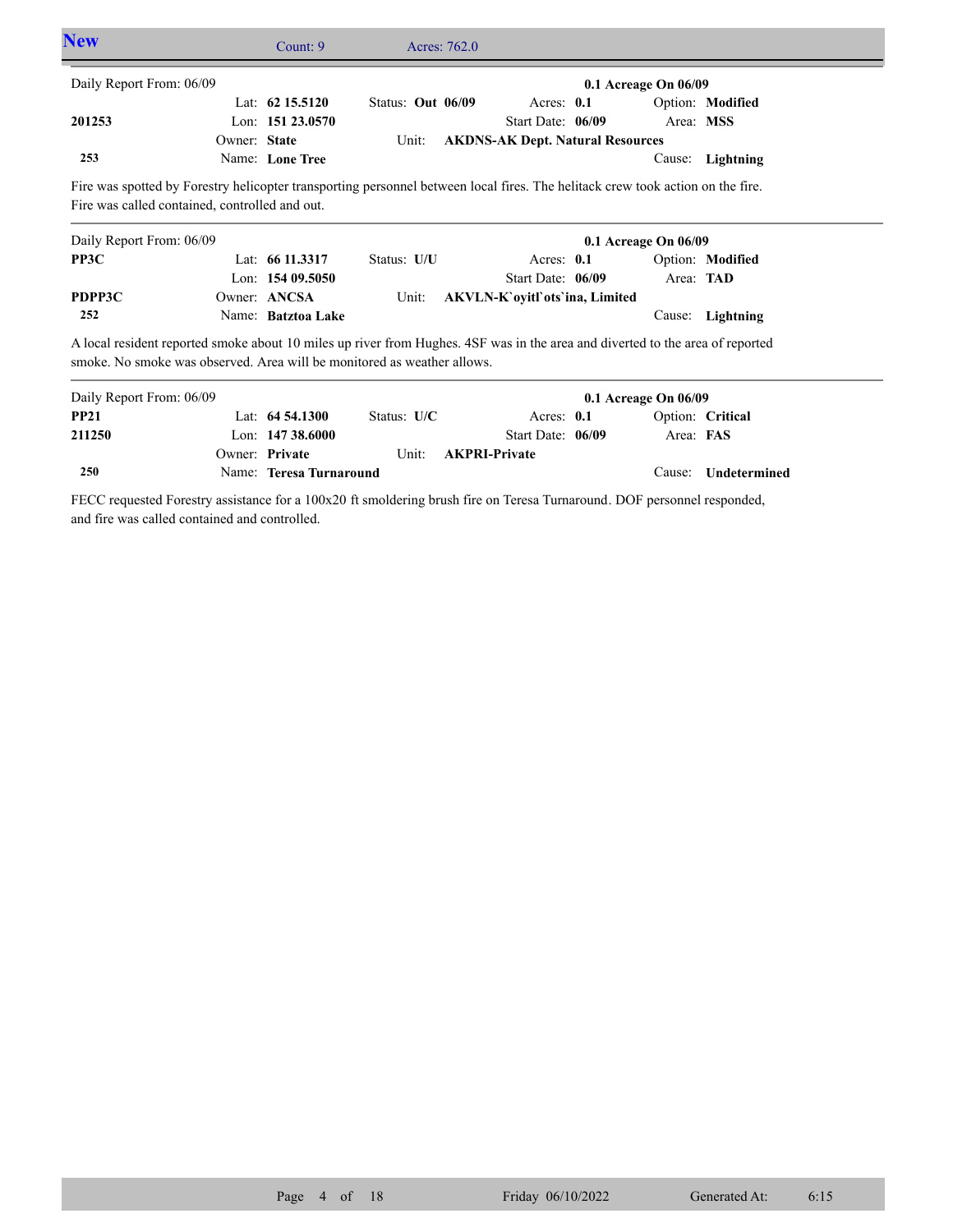| Daily Report From: 06/09<br>PP2L<br>232243                                                                                                                                                                                                                                             |              | Lat: 66 09.0000<br>Lon: 156 35.9883 | Status: S/U<br>Personnel: 12                                                                                                                                                                                                                                                                                                                                                | Acres: 350.0<br>Start Date: 06/08                 |                 |              | 250.0 Acreage Change Since 06/08<br>Option: Limited<br>Area: GAD |
|----------------------------------------------------------------------------------------------------------------------------------------------------------------------------------------------------------------------------------------------------------------------------------------|--------------|-------------------------------------|-----------------------------------------------------------------------------------------------------------------------------------------------------------------------------------------------------------------------------------------------------------------------------------------------------------------------------------------------------------------------------|---------------------------------------------------|-----------------|--------------|------------------------------------------------------------------|
| PDPP2L                                                                                                                                                                                                                                                                                 | Owner: BLM   |                                     | Unit:                                                                                                                                                                                                                                                                                                                                                                       | <b>AKCYD-Central Yukon Field Office</b>           |                 |              |                                                                  |
| 243                                                                                                                                                                                                                                                                                    |              | Name: Tom Cook                      |                                                                                                                                                                                                                                                                                                                                                                             |                                                   |                 |              | Cause: Lightning                                                 |
| the smoke jumpers.                                                                                                                                                                                                                                                                     |              |                                     | Fire was estimated to be 350 acres. Only one smoke was observed in the afternoon in the SW corner, and 5KA did bucket<br>work to keep it in check. Resources worked the edge, and 5KA did cargo missions. A type 2 module was ordered to replace                                                                                                                            |                                                   |                 |              |                                                                  |
| Daily Report From: 06/09                                                                                                                                                                                                                                                               |              |                                     |                                                                                                                                                                                                                                                                                                                                                                             |                                                   |                 |              | No Acreage Change Since 06/08                                    |
| PP1W                                                                                                                                                                                                                                                                                   |              | Lat: 60 35.0550                     | Status: S/C                                                                                                                                                                                                                                                                                                                                                                 | Acres: 75.0                                       |                 | Option: Full |                                                                  |
| 204233                                                                                                                                                                                                                                                                                 |              | Lon: 165 09.9917                    | Personnel: 12                                                                                                                                                                                                                                                                                                                                                               | Start Date: 06/07                                 |                 |              | Area: SWS                                                        |
| <b>PNPP1W</b>                                                                                                                                                                                                                                                                          |              | Owner: ANCSA                        | Unit:                                                                                                                                                                                                                                                                                                                                                                       | <b>AKVLN-Tununrimiut Rinit Corporation</b>        |                 |              |                                                                  |
| 233                                                                                                                                                                                                                                                                                    |              | Name: Ugchirnak Mountain            |                                                                                                                                                                                                                                                                                                                                                                             |                                                   |                 | Cause:       | Undetermined                                                     |
|                                                                                                                                                                                                                                                                                        |              |                                     | Smokejumpers completed a grid of the fire and found no smoke. Demobilization is planned for 6/10.                                                                                                                                                                                                                                                                           |                                                   |                 |              |                                                                  |
|                                                                                                                                                                                                                                                                                        |              |                                     |                                                                                                                                                                                                                                                                                                                                                                             |                                                   |                 |              | -19.8 Acreage Change Since 06/08                                 |
|                                                                                                                                                                                                                                                                                        |              |                                     |                                                                                                                                                                                                                                                                                                                                                                             |                                                   |                 |              |                                                                  |
|                                                                                                                                                                                                                                                                                        |              | Lat: $6209.2333$                    | Status: S/U                                                                                                                                                                                                                                                                                                                                                                 | Acres: 65.2                                       |                 | Option: Full |                                                                  |
|                                                                                                                                                                                                                                                                                        |              | Lon: 151 41.9667                    | Personnel: 66                                                                                                                                                                                                                                                                                                                                                               | Start Date: 06/06                                 |                 | Area: MSS    |                                                                  |
|                                                                                                                                                                                                                                                                                        | Owner: State |                                     | Unit:                                                                                                                                                                                                                                                                                                                                                                       |                                                   |                 |              |                                                                  |
| 213                                                                                                                                                                                                                                                                                    |              | Name: Kichatna                      |                                                                                                                                                                                                                                                                                                                                                                             | <b>AKDNS-AK Dept. Natural Resources</b>           |                 |              | Cause: Lightning                                                 |
|                                                                                                                                                                                                                                                                                        |              |                                     | Three Crews as well as other fire personnel worked the fire today to tie saw line and hose lay, along both flanks into<br>surrounding creeks. Fire personnel also worked and called out three surrounding smaller fires, and put in a half mile long saw                                                                                                                    |                                                   |                 |              |                                                                  |
|                                                                                                                                                                                                                                                                                        |              |                                     |                                                                                                                                                                                                                                                                                                                                                                             |                                                   |                 |              | No Acreage Change Since 06/08                                    |
|                                                                                                                                                                                                                                                                                        |              | Lat: $63\,40.6433$                  | Status: S/U                                                                                                                                                                                                                                                                                                                                                                 |                                                   | Acres: 12,853.0 |              | Option: Limited                                                  |
|                                                                                                                                                                                                                                                                                        |              | Lon: 153 34.3383                    | Personnel: 20                                                                                                                                                                                                                                                                                                                                                               | Start Date: 06/05                                 |                 | Area: TAD    |                                                                  |
|                                                                                                                                                                                                                                                                                        | Owner: State |                                     | Unit:                                                                                                                                                                                                                                                                                                                                                                       | <b>AKDNS-AK Dept. Natural Resources</b>           |                 |              |                                                                  |
|                                                                                                                                                                                                                                                                                        |              | Name: Hog Butte                     |                                                                                                                                                                                                                                                                                                                                                                             |                                                   |                 |              | Cause: Lightning                                                 |
| 185                                                                                                                                                                                                                                                                                    |              |                                     | Dry and windy conditions allowed the fire to actively back, 1 mile, on the east and north flanks. The Alaska Smokejumpers<br>along with the Midnight Sun IHC have completed the indirect line, and will continue to improve the line and plumb it<br>tomorrow. Helicopter 920 has assisted the crews with reconnaissance and supply missions. Recon will continue to assess |                                                   |                 |              |                                                                  |
|                                                                                                                                                                                                                                                                                        |              |                                     |                                                                                                                                                                                                                                                                                                                                                                             |                                                   |                 |              | No Acreage Change Since 06/08                                    |
|                                                                                                                                                                                                                                                                                        |              | Lat: 62 21.9483                     | Status: S/U                                                                                                                                                                                                                                                                                                                                                                 |                                                   | Acres: 49,904.6 |              | Option: Limited                                                  |
|                                                                                                                                                                                                                                                                                        |              | Lon: 162 47.9633                    | Personnel: 71                                                                                                                                                                                                                                                                                                                                                               | Start Date: 05/31                                 |                 |              | Area: GAD                                                        |
| Daily Report From: 06/09<br>PPV3<br>201213<br>PNPPV3<br>line to the north. The fire is currently 75% contained.<br>Daily Report From: 06/09<br>PPM5<br>231185<br>PDPPM5<br>the burn and threat potential to nearby allotments.<br>Daily Report From: 06/09<br>PN6K<br>232160<br>PDPN6K |              | Owner: USFWS                        | Unit:                                                                                                                                                                                                                                                                                                                                                                       | <b>AKYDR-Yukon Delta National Wildlife Refuge</b> |                 |              |                                                                  |

continues, and combined with very dry and fire receptive fuels is causing rapid fire spread. This weather pattern will continue for at least the next 72 hours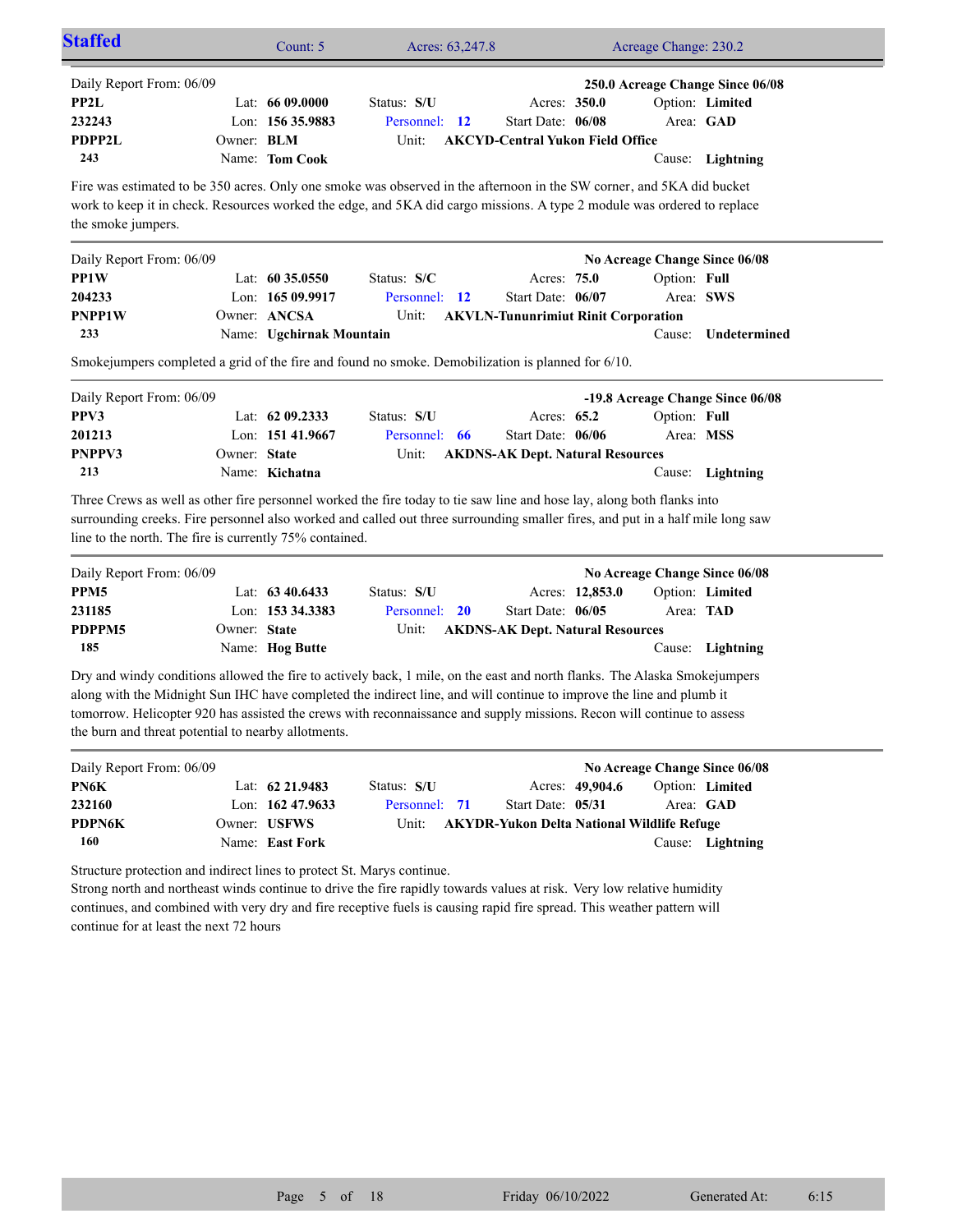| <b>Monitor</b><br>Acres: 152,757.8<br>Acreage Change: 93,904.8<br>Count: 76 |  |
|-----------------------------------------------------------------------------|--|
|-----------------------------------------------------------------------------|--|

| Last Report: 06/08                                                      |              |                             |             |                                              |                | 250.0 Acreage On 06/08   |                                  |
|-------------------------------------------------------------------------|--------------|-----------------------------|-------------|----------------------------------------------|----------------|--------------------------|----------------------------------|
| PP <sub>2N</sub>                                                        |              | Lat: 59 28.4333             | Status: U/U | Acres: 250.0                                 |                |                          | Option: Limited                  |
| 204249                                                                  |              | Lon: 159 30.7333            |             | Start Date: 06/08                            |                |                          | Area: SWS                        |
|                                                                         |              | Owner: USFWS                | Unit:       | <b>AKTGR-Togiak National Wildlife Refuge</b> |                |                          |                                  |
| 249                                                                     |              | Name: Ongivinuk River       |             |                                              |                |                          | Cause: Lightning                 |
| Last Report: 06/08                                                      |              |                             |             |                                              |                | 150.0 Acreage On 06/08   |                                  |
| PP2M                                                                    |              | Lat: $5918.5500$            | Status: U/U | Acres: 150.0                                 |                |                          | Option: Limited                  |
| 204248                                                                  |              | Lon: $15925.2130$           |             | Start Date: 06/08                            |                | Area: SWS                |                                  |
|                                                                         |              | Owner: USFWS                | Unit:       | <b>AKTGR-Togiak National Wildlife Refuge</b> |                |                          |                                  |
| 248                                                                     |              | Name: Ongoke River          |             |                                              |                | Cause:                   | Undetermined                     |
| Last Report: 06/08                                                      |              |                             |             |                                              |                | 300.0 Acreage On 06/08   |                                  |
|                                                                         |              | Lat: 60 29.1000             | Status: U/U | Acres: 300.0                                 |                |                          | Option: Limited                  |
| 204247                                                                  |              | Lon: 155 13.5000            |             | Start Date: 06/08                            |                |                          | Area: SWS                        |
|                                                                         | Owner: State |                             | Unit:       | <b>AKDNS-AK Dept. Natural Resources</b>      |                |                          |                                  |
| 247                                                                     |              | Name: Dummy Creek           |             |                                              |                |                          | Cause: Lightning                 |
| Last Report: 06/08                                                      |              |                             |             |                                              |                | 2,200.0 Acreage On 06/08 |                                  |
|                                                                         |              | Lat: $6048.0000$            | Status: U/U |                                              | Acres: 2,200.0 |                          | Option: Limited                  |
| 204246                                                                  |              | Lon: 157 00.9167            |             | Start Date: 06/08                            |                |                          | Area: SWS                        |
|                                                                         | Owner: State |                             | Unit:       | <b>AKDNS-AK Dept. Natural Resources</b>      |                |                          |                                  |
| 246                                                                     |              | Name: Titnuk Creek          |             |                                              |                |                          | Cause: Lightning                 |
| Last Report: 06/08                                                      |              |                             |             |                                              |                | 1,200.0 Acreage On 06/08 |                                  |
|                                                                         |              | Lat: 60 53.5000             | Status: U/U |                                              | Acres: 1,200.0 |                          | Option: Limited                  |
| 204245                                                                  |              | Lon: 157 13.0834            |             | Start Date: 06/08                            |                |                          | Area: SWS                        |
|                                                                         | Owner: State |                             | Unit:       | <b>AKDNS-AK Dept. Natural Resources</b>      |                |                          |                                  |
| 245                                                                     |              | Name: Kiknik                |             |                                              |                |                          | Cause: Lightning                 |
| Daily Report From: 06/09                                                |              |                             |             |                                              |                |                          | 528.1 Acreage Change Since 06/08 |
|                                                                         |              | Lat: $6109.7500$            | Status: U/U | Acres: 778.1                                 |                |                          | Option: Limited                  |
| 204244                                                                  |              | Lon: $15605.1833$           |             | Start Date: 06/08                            |                |                          | Area: SWS                        |
|                                                                         | Owner: State |                             | Unit:       | <b>AKDNS-AK Dept. Natural Resources</b>      |                |                          |                                  |
| 244                                                                     |              | Name: Door Mountain         |             |                                              |                |                          | Cause: Lightning                 |
| The acreage was updated based on more accurate mapping provided by GIS. |              |                             |             |                                              |                |                          |                                  |
| Daily Report From: 06/09                                                |              |                             |             |                                              |                |                          | No Acreage Change Since 06/08    |
| PP2K                                                                    |              | Lat: 64 54.5033             | Status: U/C | Acres: 0.3                                   |                | Option: Full             |                                  |
| 211242                                                                  |              | Lon: 146 27.2050            |             | Start Date: 06/08                            |                | Area: FAS                |                                  |
| PNPP2K                                                                  | Owner: State |                             | Unit:       | <b>AKDNS-AK Dept. Natural Resources</b>      |                |                          |                                  |
| 242                                                                     |              | Name: CHSR Shooting Range 2 |             |                                              |                |                          | Cause: Human                     |

DOF personnel checked the fire, no heat or smoke found.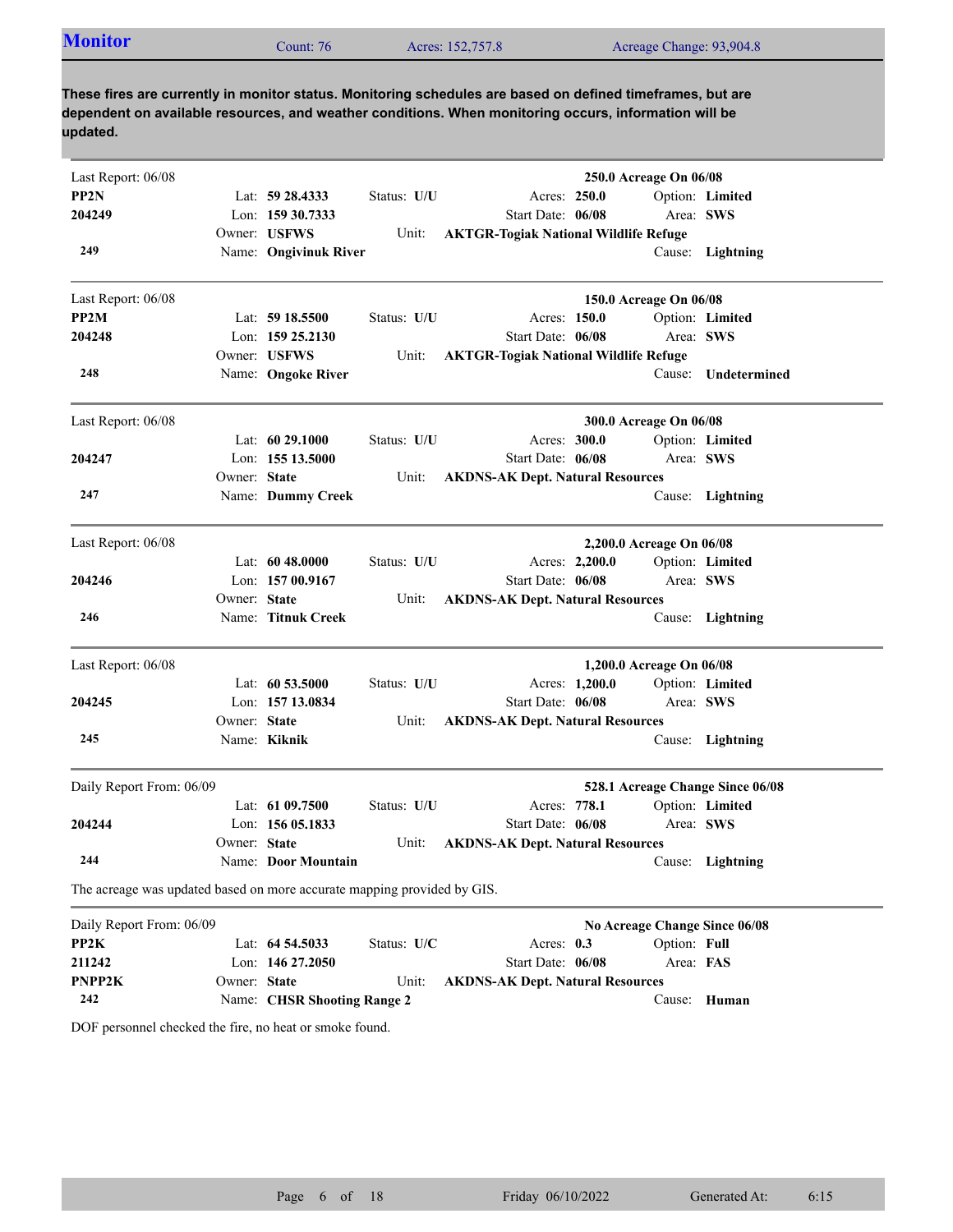| <b>Monitor</b>                                                                                                                                                                                                                  |              | Count: 76                   |               | Acres: 152,757.8                        |                |                          | Acreage Change: 93,904.8                            |
|---------------------------------------------------------------------------------------------------------------------------------------------------------------------------------------------------------------------------------|--------------|-----------------------------|---------------|-----------------------------------------|----------------|--------------------------|-----------------------------------------------------|
| These fires are currently in monitor status. Monitoring schedules are based on defined timeframes, but are<br>dependent on available resources, and weather conditions. When monitoring occurs, information will be<br>updated. |              |                             |               |                                         |                |                          |                                                     |
| Daily Report From: 06/09                                                                                                                                                                                                        |              |                             |               |                                         |                |                          | 1,753.0 Acreage Change Since 06/08                  |
|                                                                                                                                                                                                                                 |              | Lat: $59\,53.7000$          | Status: U/U   |                                         | Acres: 4,753.0 |                          | Option: Limited                                     |
| 204240                                                                                                                                                                                                                          |              | Lon: $15605.4833$           |               | Start Date: 06/08                       |                | Area: SWS                |                                                     |
|                                                                                                                                                                                                                                 | Owner: State |                             | Unit:         | <b>AKDNS-AK Dept. Natural Resources</b> |                |                          |                                                     |
| 240                                                                                                                                                                                                                             |              | Name: Koktuli River         |               |                                         |                |                          | Cause: Lightning                                    |
| The acreage was updated based on more accurate mapping provided by GIS.                                                                                                                                                         |              |                             |               |                                         |                |                          |                                                     |
| Daily Report From: 06/09                                                                                                                                                                                                        |              |                             |               |                                         |                |                          | 2,028.0 Acreage Change Since 06/08                  |
|                                                                                                                                                                                                                                 |              | Lat: 59 52.7000             | Status: U/U   |                                         | Acres: 5,028.0 |                          | Option: Limited                                     |
| 204239                                                                                                                                                                                                                          |              | Lon: 156 15.0500            |               | Start Date: 06/08                       |                | Area: SWS                |                                                     |
|                                                                                                                                                                                                                                 | Owner: State |                             | Unit:         | <b>AKDNS-AK Dept. Natural Resources</b> |                |                          |                                                     |
| 239                                                                                                                                                                                                                             |              | Name: Pike Creek            |               |                                         |                |                          | Cause: Lightning                                    |
| The acreage was updated based on more accurate mapping provided by GIS.                                                                                                                                                         |              |                             |               |                                         |                |                          |                                                     |
| Daily Report From: 06/09                                                                                                                                                                                                        |              |                             |               |                                         |                | 0.1 Acreage On 06/09     |                                                     |
| PP3E                                                                                                                                                                                                                            |              | Lat: $6325.7167$            | Status: U/U   |                                         | Acres: $0.1$   | Option: Full             |                                                     |
| 213238                                                                                                                                                                                                                          |              | Lon: 143 03.3000            |               | Start Date: 06/08                       |                | Area: TAS                |                                                     |
| <b>PNPP3E</b>                                                                                                                                                                                                                   | Owner: State |                             | Unit:         | <b>AKDNS-AK Dept. Natural Resources</b> |                |                          |                                                     |
| 238                                                                                                                                                                                                                             |              | Name: Wolf Lake             |               |                                         |                |                          | Cause: Undetermined                                 |
| Last Report: 06/08                                                                                                                                                                                                              |              |                             |               |                                         |                | 1,200.0 Acreage On 06/08 |                                                     |
|                                                                                                                                                                                                                                 |              | Lat: $5912.3500$            | Status: U/U   |                                         | Acres: 1,200.0 |                          | Option: Modified                                    |
| 204237                                                                                                                                                                                                                          |              | Lon: $15805.6333$           |               | Start Date: 06/08                       |                |                          | Area: SWS                                           |
|                                                                                                                                                                                                                                 | Owner: State |                             | Unit:         | <b>AKDNS-AK Dept. Natural Resources</b> |                |                          |                                                     |
| 237                                                                                                                                                                                                                             |              | Name: <b>Iowithla River</b> |               |                                         |                |                          | Cause: Lightning                                    |
| Daily Report From: 06/09                                                                                                                                                                                                        |              |                             |               |                                         |                |                          | No Acreage Change Since 06/08                       |
|                                                                                                                                                                                                                                 |              | Lat: 62 28.5550             | Status: $U/C$ |                                         | Acres: 10.0    |                          | Option: Modified                                    |
| 201236                                                                                                                                                                                                                          |              | Lon: 149 43.0067            |               | Start Date: 06/08                       |                | Area: MSS                |                                                     |
|                                                                                                                                                                                                                                 | Owner: State |                             | Unit:         | <b>AKDNS-AK Dept. Natural Resources</b> |                |                          |                                                     |
| 236                                                                                                                                                                                                                             |              | Name: ORA Lake              |               |                                         |                |                          | Cause: Lightning                                    |
| Daily Report From: 06/09                                                                                                                                                                                                        |              |                             |               |                                         |                |                          | -21.1 Acreage Change Since 06/08                    |
| <b>PP10</b>                                                                                                                                                                                                                     |              | Lat: $6043.0530$            | Status: U/U   |                                         | Acres: 28.9    | Option: Full             |                                                     |
| 204235                                                                                                                                                                                                                          |              | Lon: 162 04.5200            |               | Start Date: 06/08                       |                |                          | Area: SWS                                           |
|                                                                                                                                                                                                                                 |              | Owner: ANCSA                | Unit:         | <b>AKVLN-Napakiak Corporation</b>       |                |                          |                                                     |
| 235                                                                                                                                                                                                                             |              | Name: Johnson River         |               |                                         |                |                          | Cause: Lightning                                    |
| The acreage was updated based on more accurate mapping provided by GIS.                                                                                                                                                         |              |                             |               |                                         |                |                          |                                                     |
|                                                                                                                                                                                                                                 |              |                             |               |                                         |                |                          |                                                     |
| Daily Report From: 06/09                                                                                                                                                                                                        |              | Lat: 61 13.6550             | Status: U/U   |                                         | Acres: 829.5   |                          | 679.5 Acreage Change Since 06/08<br>Option: Limited |
| 204234                                                                                                                                                                                                                          |              | Lon: 159 20.5733            |               | Start Date: 06/07                       |                |                          | Area: SWS                                           |
|                                                                                                                                                                                                                                 | Owner: State |                             | Unit:         | <b>AKDNS-AK Dept. Natural Resources</b> |                |                          |                                                     |
|                                                                                                                                                                                                                                 |              | Name: Sawpit Creek          |               |                                         |                |                          |                                                     |
| 234                                                                                                                                                                                                                             |              |                             |               |                                         |                | Cause:                   | Undetermined                                        |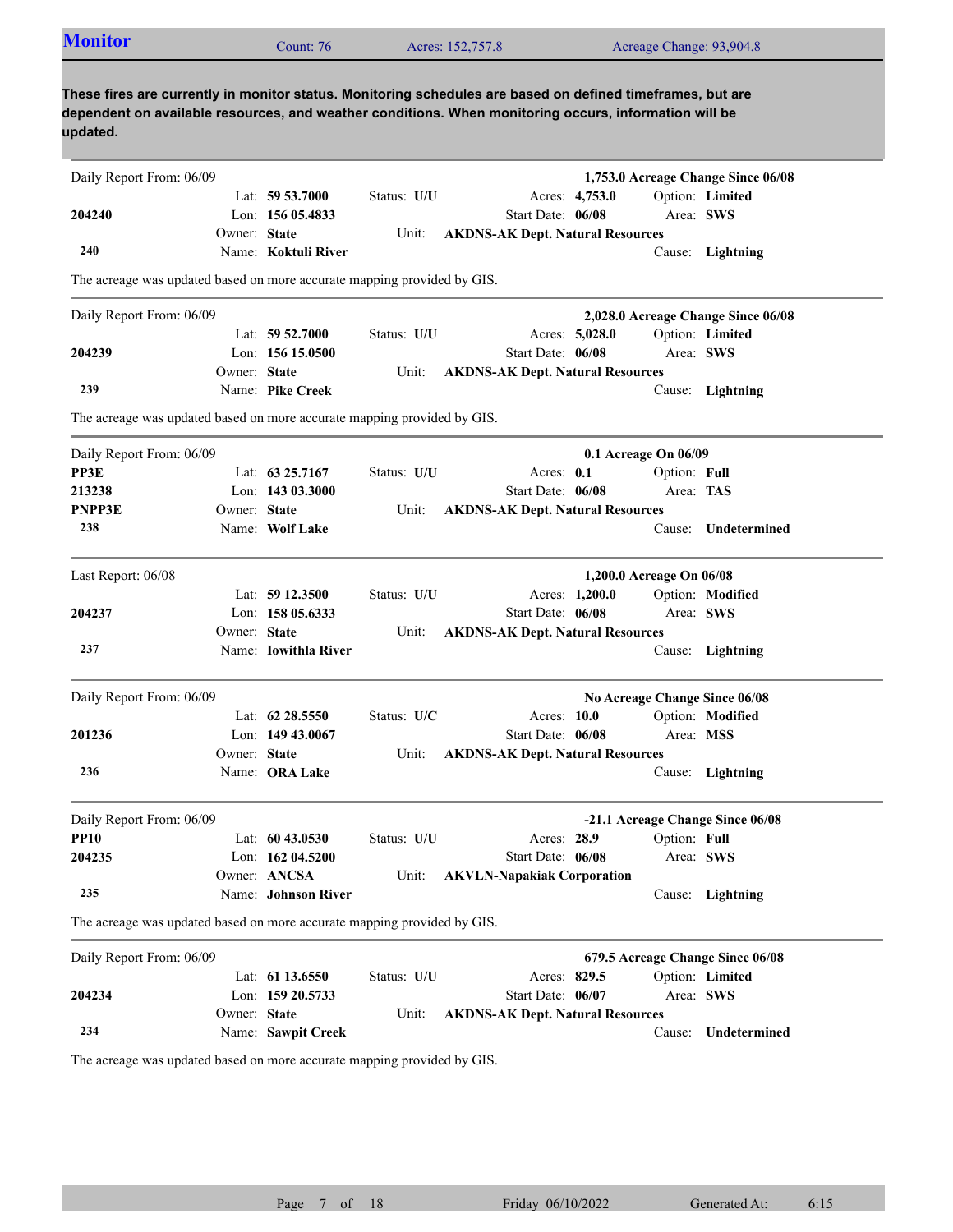|                                                                                                                                                                                         |              | Count: 76             |             | Acres: 152,757.8                                                                                                                                                                                                    |                          |              | Acreage Change: 93,904.8           |
|-----------------------------------------------------------------------------------------------------------------------------------------------------------------------------------------|--------------|-----------------------|-------------|---------------------------------------------------------------------------------------------------------------------------------------------------------------------------------------------------------------------|--------------------------|--------------|------------------------------------|
| updated.                                                                                                                                                                                |              |                       |             | These fires are currently in monitor status. Monitoring schedules are based on defined timeframes, but are<br>dependent on available resources, and weather conditions. When monitoring occurs, information will be |                          |              |                                    |
| Daily Report From: 06/09                                                                                                                                                                |              |                       |             |                                                                                                                                                                                                                     |                          |              | No Acreage Change Since 06/08      |
| PP1E                                                                                                                                                                                    |              | Lat: $6445.4920$      | Status: U/C | Acres: $0.3$                                                                                                                                                                                                        |                          |              | Option: Critical                   |
| 211230                                                                                                                                                                                  |              | Lon: 148 02.2420      |             | Start Date: 06/08                                                                                                                                                                                                   |                          | Area: FAS    |                                    |
| <b>PNPP1E</b>                                                                                                                                                                           |              | Owner: Private        | Unit:       | <b>AKPRI-Private</b>                                                                                                                                                                                                |                          |              |                                    |
| 230                                                                                                                                                                                     |              | Name: Reschaven       |             |                                                                                                                                                                                                                     |                          |              | Cause: Human                       |
| No Night Report                                                                                                                                                                         |              |                       |             |                                                                                                                                                                                                                     |                          |              |                                    |
| Daily Report From: 06/09                                                                                                                                                                |              |                       |             |                                                                                                                                                                                                                     |                          |              | 3,143.5 Acreage Change Since 06/08 |
| <b>PP04</b>                                                                                                                                                                             |              | Lat: 61 27.5333       | Status: U/U |                                                                                                                                                                                                                     | Acres: 4,143.5           |              | Option: Limited                    |
| 204228                                                                                                                                                                                  |              | Lon: 154 57.8833      |             | Start Date: 06/07                                                                                                                                                                                                   |                          |              | Area: SWS                          |
| PNPP04                                                                                                                                                                                  | Owner: BLM   |                       | Unit:       | <b>AKADD-Anchorage Field Office</b>                                                                                                                                                                                 |                          |              |                                    |
| 228                                                                                                                                                                                     |              | Name: Swift River     |             |                                                                                                                                                                                                                     |                          | Cause:       | Undetermined                       |
| The acreage was updated based on more accurate mapping provided by GIS.                                                                                                                 |              |                       |             |                                                                                                                                                                                                                     |                          |              |                                    |
| Daily Report From: 06/09                                                                                                                                                                |              |                       |             |                                                                                                                                                                                                                     |                          |              | 1.1 Acreage Change Since 06/07     |
| <b>PP02</b>                                                                                                                                                                             |              | Lat: $6046.3820$      | Status: U/U | Acres: $6.1$                                                                                                                                                                                                        |                          | Option: Full |                                    |
| 204227                                                                                                                                                                                  |              | Lon: $16101.9250$     |             | Start Date: 06/07                                                                                                                                                                                                   |                          |              | Area: SWS                          |
| PNPP02                                                                                                                                                                                  |              | Owner: ANCSA          | Unit:       | <b>AKVLN-Kwethluk, Incorporated</b>                                                                                                                                                                                 |                          |              |                                    |
| 227                                                                                                                                                                                     |              | Name: Kushluk River   |             |                                                                                                                                                                                                                     |                          |              | Cause: Lightning                   |
| The acreage was updated based on more accurate mapping provided by GIS.                                                                                                                 |              |                       |             |                                                                                                                                                                                                                     |                          |              |                                    |
| Daily Report From: 06/09                                                                                                                                                                |              |                       |             |                                                                                                                                                                                                                     |                          |              | 19.5 Acreage Change Since 06/07    |
| <b>PP0S</b>                                                                                                                                                                             |              | Lat: 63 47.9400       | Status: U/U | Acres: 20.0                                                                                                                                                                                                         |                          |              | Option: Limited                    |
| 231225                                                                                                                                                                                  |              | Lon: 152 52.4350      |             | Start Date: 06/07                                                                                                                                                                                                   |                          |              | Area: TAD                          |
| <b>PDPP0S</b>                                                                                                                                                                           | Owner: State |                       | Unit:       | <b>AKDNS-AK Dept. Natural Resources</b>                                                                                                                                                                             |                          |              |                                    |
|                                                                                                                                                                                         |              | Name: Fish Creek      |             |                                                                                                                                                                                                                     |                          |              | Cause: Lightning                   |
| 225                                                                                                                                                                                     |              |                       |             |                                                                                                                                                                                                                     |                          |              |                                    |
|                                                                                                                                                                                         |              |                       |             |                                                                                                                                                                                                                     |                          |              |                                    |
| H-920 performed reconnaissance of the fire and reported it to be 20 acres burning in mixed hardwood black spruce,<br>smoldering and creeping in an old burn scar.<br>Last Report: 06/08 |              |                       |             |                                                                                                                                                                                                                     |                          |              | 99.9 Acreage Change Since 06/07    |
| <b>PP0J</b>                                                                                                                                                                             |              | Lat: $6409.6594$      | Status: U/U | Acres: 0.1                                                                                                                                                                                                          |                          |              | Option: Limited                    |
|                                                                                                                                                                                         |              | Lon: 154 53.5980      |             | Start Date: 06/07                                                                                                                                                                                                   |                          |              | Area: TAD                          |
| <b>PDPP0J</b>                                                                                                                                                                           | Owner: BLM   |                       | Unit:       | <b>AKCYD-Central Yukon Field Office</b>                                                                                                                                                                             |                          |              |                                    |
| 223                                                                                                                                                                                     |              | Name: Bonanza         |             |                                                                                                                                                                                                                     |                          |              | Cause: Lightning                   |
| Last Report: 06/07                                                                                                                                                                      |              |                       |             |                                                                                                                                                                                                                     | 1,300.0 Acreage On 06/07 |              |                                    |
|                                                                                                                                                                                         |              | Lat: $63\,17.6040$    | Status: U/U |                                                                                                                                                                                                                     | Acres: 1,300.0           |              | Option: Modified                   |
|                                                                                                                                                                                         |              | Lon: 154 44.0240      |             | Start Date: 06/07                                                                                                                                                                                                   |                          |              | Area: SWS                          |
| 204220                                                                                                                                                                                  | Owner: State |                       | Unit:       | <b>AKDNS-AK Dept. Natural Resources</b>                                                                                                                                                                             |                          |              |                                    |
| 220                                                                                                                                                                                     |              | Name: Submarine Creek |             |                                                                                                                                                                                                                     |                          |              | Cause: Lightning                   |
|                                                                                                                                                                                         |              |                       |             |                                                                                                                                                                                                                     | 16.2 Acreage On 06/07    |              |                                    |
|                                                                                                                                                                                         |              | Lat: 58 54.5750       | Status: U/U | Acres: 16.2                                                                                                                                                                                                         |                          |              | Option: Modified                   |
|                                                                                                                                                                                         |              | Lon: 156 20.7030      |             | Start Date: 06/07                                                                                                                                                                                                   |                          |              | Area: SWS                          |
| Last Report: 06/07<br>204219                                                                                                                                                            | Owner: State |                       | Unit:       | <b>AKDNS-AK Dept. Natural Resources</b>                                                                                                                                                                             |                          |              |                                    |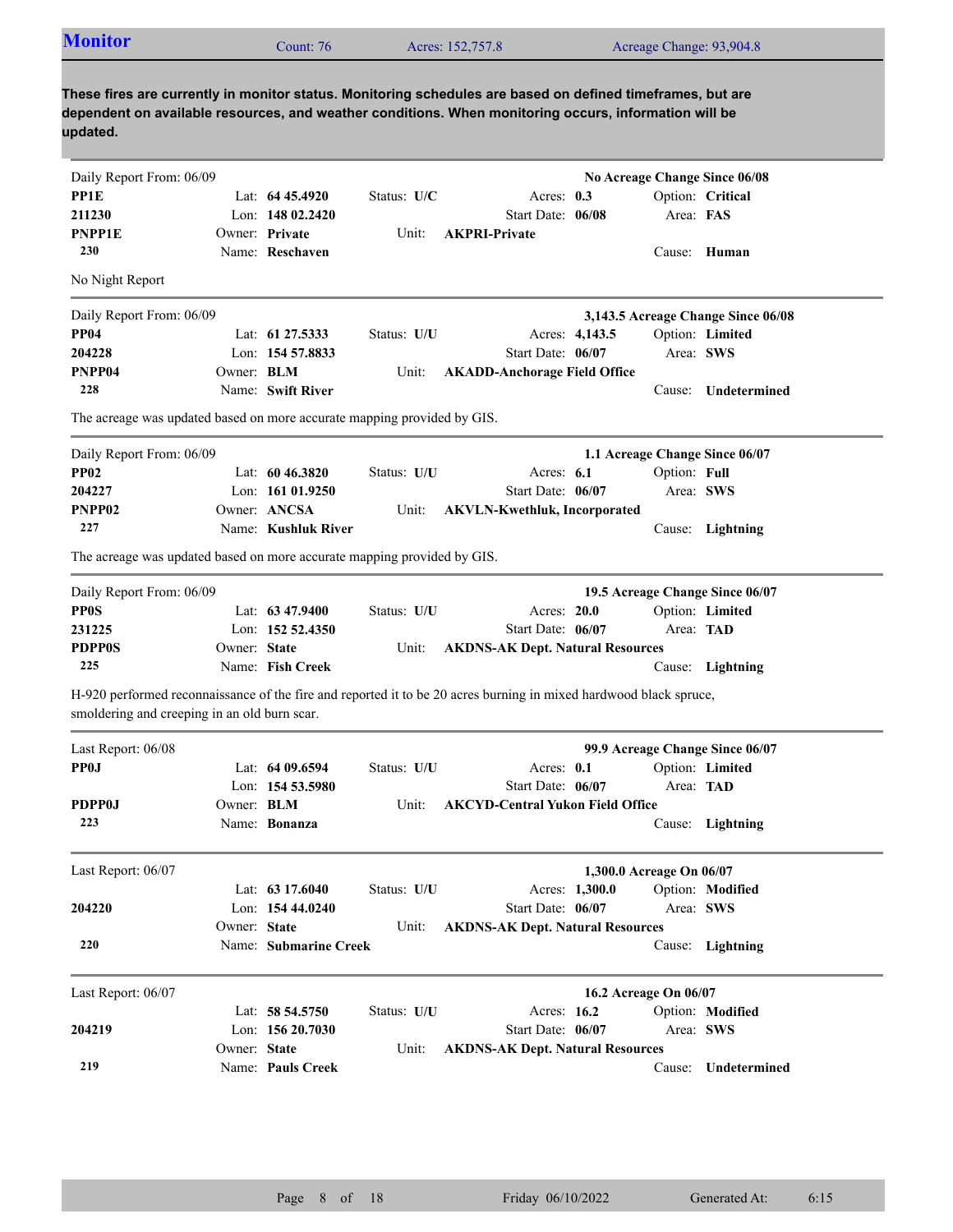| <b>Monitor</b><br>Acres: 152,757.8<br>Acreage Change: 93,904.8<br>$2$ ount: 76 |
|--------------------------------------------------------------------------------|
|--------------------------------------------------------------------------------|

| Last Report: 06/07 |                   |                             |             |                                                | 10.0 Acreage On 06/07 |              |                                    |
|--------------------|-------------------|-----------------------------|-------------|------------------------------------------------|-----------------------|--------------|------------------------------------|
| PPZ3               |                   | Lat: $58\,43.4330$          | Status: U/U | Acres: 10.0                                    |                       |              | Option: Limited                    |
| 204218             |                   | Lon: 155 58.1170            |             | Start Date: 06/07                              |                       | Area: SWS    |                                    |
| PNPPZ3             | Owner: NPS        |                             | Unit:       | <b>AKKAP-Katmai National Park and Preserve</b> |                       |              |                                    |
| 218                |                   | Name: Idavain               |             |                                                |                       |              | Cause: Lightning                   |
| Last Report: 06/07 |                   |                             |             |                                                | 0.1 Acreage On 06/07  |              |                                    |
| PPW4               |                   | Lat: $5911.4080$            | Status: U/U | Acres: 0.1                                     |                       |              | Option: Modified                   |
| 204217             |                   | Lon: 157 04.5530            |             | Start Date: 06/07                              |                       | Area: SWS    |                                    |
| PNPPW4             | Owner: <b>BLM</b> |                             | Unit:       | <b>AKADD-Anchorage Field Office</b>            |                       |              |                                    |
| 217                |                   | Name: Levelock Creek        |             |                                                |                       | Cause:       | Undetermined                       |
| Last Report: 06/07 |                   |                             |             |                                                |                       |              | 218.1 Acreage Change Since 06/06   |
|                    |                   | Lat: $61\,01.1050$          | Status: U/U | Acres: 7,610.3                                 |                       |              | Option: Limited                    |
| 204216             |                   | Lon: $15420.6600$           |             | Start Date: 06/06                              |                       | Area: SWS    |                                    |
|                    | Owner: State      |                             | Unit:       | <b>AKDNS-AK Dept. Natural Resources</b>        |                       |              |                                    |
| 216                |                   | Name: Telaquana River       |             |                                                |                       |              | Cause: Lightning                   |
| Last Report: 06/06 |                   |                             |             |                                                | 1.0 Acreage On 06/06  |              |                                    |
| PPV <sub>2</sub>   |                   | Lat: $62\,05.3683$          | Status: U/U | Acres: $1.0$                                   |                       | Option: Full |                                    |
|                    |                   | Lon: 163 45.4983            |             | Start Date: 06/06                              |                       | Area: GAD    |                                    |
|                    |                   | Owner: ANCSA                | Unit:       | <b>AKVLN-Azachorok, Incorporated</b>           |                       |              |                                    |
| 215                |                   | Name: Mountain Village Dump |             |                                                |                       |              | Cause: Human                       |
| Last Report: 06/07 |                   |                             |             |                                                |                       |              | No Acreage Change Since 06/06      |
|                    |                   | Lat: 61 39.1750             | Status: U/C | Acres: 0.1                                     |                       |              | Option: Critical                   |
| 201212             |                   | Lon: 149 30.7130            |             | Start Date: 06/06                              |                       | Area: MSS    |                                    |
|                    |                   | Owner: Private              | Unit:       | <b>AKPRI-Private</b>                           |                       |              |                                    |
| 212                |                   | Name: Solitude              |             |                                                |                       |              | Cause: Human                       |
| Last Report: 06/06 |                   |                             |             |                                                | 0.5 Acreage On 06/06  |              |                                    |
| PPV1               |                   | Lat: 59 20.8833             | Status: U/U | Acres: $0.5$                                   |                       | Option: Full |                                    |
| 204209             |                   | Lon: 157 40.9817            |             | Start Date: 06/06                              |                       | Area: SWS    |                                    |
| PNPPV1             |                   | Owner: ANCSA                | Unit:       | <b>AKVLN-Ekwok Natives Limited</b>             |                       |              |                                    |
| 209                |                   | Name: Koklong River         |             |                                                |                       |              | Cause: Lightning                   |
| Last Report: 06/06 |                   |                             |             |                                                | 0.1 Acreage On 06/06  |              |                                    |
|                    |                   | Lat: 60 29.0683             | Status: U/U | Acres: 0.1                                     |                       |              | Option: Limited                    |
| 204207             |                   | Lon: 158 31.9183            |             | Start Date: 06/06                              |                       | Area: SWS    |                                    |
|                    | Owner: State      |                             | Unit:       | <b>AKDNS-AK Dept. Natural Resources</b>        |                       |              |                                    |
| 207                |                   | Name: Maka Creek            |             |                                                |                       | Cause:       | Lightning                          |
| Last Report: 06/07 |                   |                             |             |                                                |                       |              | 1,712.1 Acreage Change Since 06/06 |
|                    |                   | Lat: 61 34.2167             | Status: U/U | Acres: 3,712.1                                 |                       |              | Option: Limited                    |
| 204206             |                   | Lon: 158 00.3833            |             | Start Date: 06/06                              |                       | Area: SWS    |                                    |
|                    | Owner: State      |                             | Unit:       | <b>AKDNS-AK Dept. Natural Resources</b>        |                       |              |                                    |
| 206                |                   | Name: Aghaluk Mountain      |             |                                                |                       |              | Cause: Lightning                   |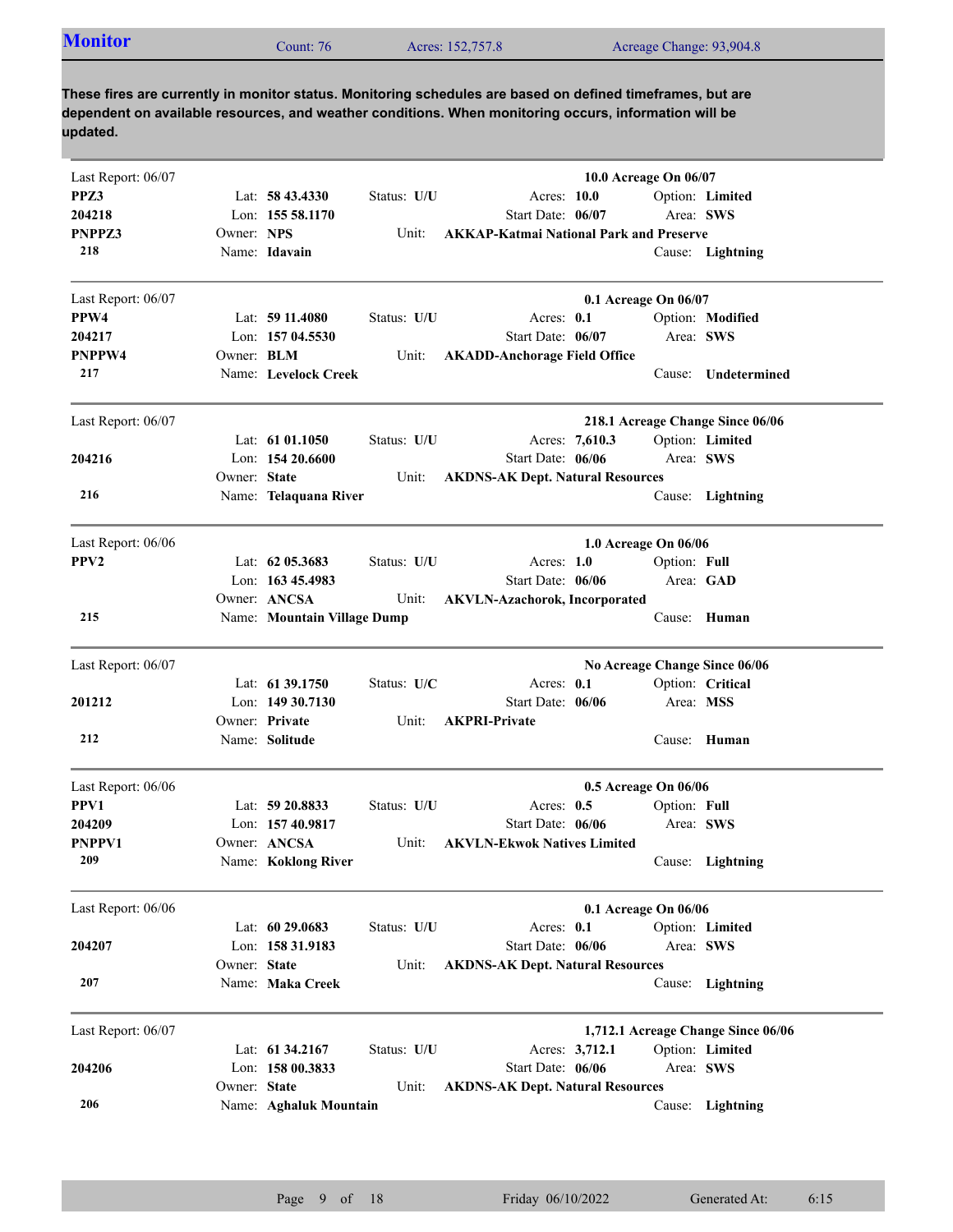| <b>Monitor</b>                                                          |              | Count: 76                  |             | Acres: 152,757.8                                                                                                                                                                                                            |                 | Acreage Change: 93,904.8 |                                                  |
|-------------------------------------------------------------------------|--------------|----------------------------|-------------|-----------------------------------------------------------------------------------------------------------------------------------------------------------------------------------------------------------------------------|-----------------|--------------------------|--------------------------------------------------|
| updated.                                                                |              |                            |             | These fires are currently in monitor status. Monitoring schedules are based on defined timeframes, but are<br>dependent on available resources, and weather conditions. When monitoring occurs, information will be         |                 |                          |                                                  |
| Daily Report From: 06/09                                                |              |                            |             |                                                                                                                                                                                                                             |                 |                          | 18.5 Acreage Change Since 06/06                  |
|                                                                         |              | Lat: $59\,56.6620$         | Status: U/U |                                                                                                                                                                                                                             | Acres: 58.5     | Option: Full             |                                                  |
| 204205                                                                  |              | Lon: 155 16.4920           |             | Start Date: 06/06                                                                                                                                                                                                           |                 |                          | Area: SWS                                        |
|                                                                         | Owner: State |                            | Unit:       | <b>AKDNS-AK Dept. Natural Resources</b>                                                                                                                                                                                     |                 |                          |                                                  |
| 205                                                                     |              | Name: Upper Talarik        |             |                                                                                                                                                                                                                             |                 |                          | Cause: Lightning                                 |
| The acreage was updated based on more accurate mapping provided by GIS. |              |                            |             |                                                                                                                                                                                                                             |                 |                          |                                                  |
| Last Report: 06/06                                                      |              |                            |             |                                                                                                                                                                                                                             |                 | 0.1 Acreage On 06/06     |                                                  |
| PPT <sub>6</sub>                                                        |              | Lat: 59 57.4170            | Status: U/C |                                                                                                                                                                                                                             | Acres: 0.1      |                          | Option: Critical                                 |
| 203204                                                                  |              | Lon: 151 43.4950           |             | Start Date: 06/06                                                                                                                                                                                                           |                 |                          | Area: KKS                                        |
| PNPPT <sub>6</sub>                                                      |              | Owner: Private             | Unit:       | <b>AKPRI-Private</b>                                                                                                                                                                                                        |                 |                          |                                                  |
| 204                                                                     |              | Name: Sunshine Dr          |             |                                                                                                                                                                                                                             |                 |                          | Cause: Human                                     |
| Last Report: 06/06                                                      |              |                            |             |                                                                                                                                                                                                                             |                 | 0.1 Acreage On 06/06     |                                                  |
| PPT7                                                                    |              | Lat: $59\,57.2110$         | Status: U/C |                                                                                                                                                                                                                             | Acres: $0.1$    |                          | Option: Critical                                 |
| 203203                                                                  |              | Lon: 151 43.4980           |             | Start Date: 06/06                                                                                                                                                                                                           |                 |                          | Area: KKS                                        |
| PNPPT7                                                                  |              | Owner: Private             | Unit:       | <b>AKPRI-Private</b>                                                                                                                                                                                                        |                 |                          |                                                  |
| 203                                                                     | Name: Tim    |                            |             |                                                                                                                                                                                                                             |                 |                          | Cause: Human                                     |
|                                                                         |              |                            |             |                                                                                                                                                                                                                             |                 |                          |                                                  |
| Daily Report From: 06/09                                                |              | Lat: $62\,44.1500$         | Status: U/U |                                                                                                                                                                                                                             | Acres: 11,252.8 |                          | No Acreage Change Since 06/08<br>Option: Limited |
| 204202                                                                  |              | Lon: $15635.7500$          |             | Start Date: 06/06                                                                                                                                                                                                           |                 |                          | Area: SWS                                        |
|                                                                         | Owner: State |                            | Unit:       | <b>AKDNS-AK Dept. Natural Resources</b>                                                                                                                                                                                     |                 |                          |                                                  |
| 202                                                                     |              | Name: Fourth of July Creek |             |                                                                                                                                                                                                                             |                 |                          | Cause: Lightning                                 |
|                                                                         |              |                            |             | The fire is active on the southwest side. Structure protection is in place at one cabin site and a structure protection                                                                                                     |                 |                          |                                                  |
| assessment was completed at another site.                               |              |                            |             |                                                                                                                                                                                                                             |                 |                          |                                                  |
| Daily Report From: 06/09                                                |              |                            |             |                                                                                                                                                                                                                             |                 |                          | No Acreage Change Since 06/08                    |
|                                                                         |              | Lat: 58 56.1420            | Status: U/U |                                                                                                                                                                                                                             | Acres: 1,200.0  |                          | Option: Limited                                  |
| 204201                                                                  |              | Lon: 159 27.3130           |             | Start Date: 06/06                                                                                                                                                                                                           |                 |                          | Area: SWS                                        |
|                                                                         |              | Owner: USFWS               | Unit:       | <b>AKTGR-Togiak National Wildlife Refuge</b>                                                                                                                                                                                |                 |                          |                                                  |
| 201                                                                     |              | Name: Tuklung River        |             |                                                                                                                                                                                                                             |                 |                          | Cause: Lightning                                 |
| No Night Report                                                         |              |                            |             |                                                                                                                                                                                                                             |                 |                          |                                                  |
| Daily Report From: 06/09                                                |              |                            |             |                                                                                                                                                                                                                             |                 |                          | 3,000.0 Acreage Change Since 06/07               |
|                                                                         |              | Lat: 59 45.0667            | Status: U/U |                                                                                                                                                                                                                             | Acres: 4,000.0  |                          | Option: Limited                                  |
| 204200                                                                  |              | Lon: 158 13.5000           |             | Start Date: 06/06                                                                                                                                                                                                           |                 |                          | Area: SWS                                        |
|                                                                         | Owner: State |                            | Unit:       | <b>AKDNS-AK Dept. Natural Resources</b>                                                                                                                                                                                     |                 |                          |                                                  |
| <b>200</b>                                                              |              | Name: Kokwok               |             |                                                                                                                                                                                                                             |                 |                          | Cause: Lightning                                 |
|                                                                         |              |                            |             | The fire was flown by detection aircraft 7MZ, and reported as 80% active with backing, running and torching observed.<br>Winds were out of the N at 8-10 mph. A cabin was located near Lake Beverly, 6 miles from the fire. |                 |                          |                                                  |
| Daily Report From: 06/09                                                |              |                            |             |                                                                                                                                                                                                                             |                 |                          | 17,279.5 Acreage Change Since 06/07              |
|                                                                         |              | Lat: 61 34.7767            | Status: U/U |                                                                                                                                                                                                                             | Acres: 17,281.5 |                          | Option: Limited                                  |
| 204198                                                                  |              | Lon: 156 00.7267           |             | Start Date: 06/05                                                                                                                                                                                                           |                 |                          | Area: SWS                                        |
|                                                                         | Owner: BLM   |                            | Unit:       | <b>AKADD-Anchorage Field Office</b>                                                                                                                                                                                         |                 |                          |                                                  |
|                                                                         |              |                            |             |                                                                                                                                                                                                                             |                 |                          |                                                  |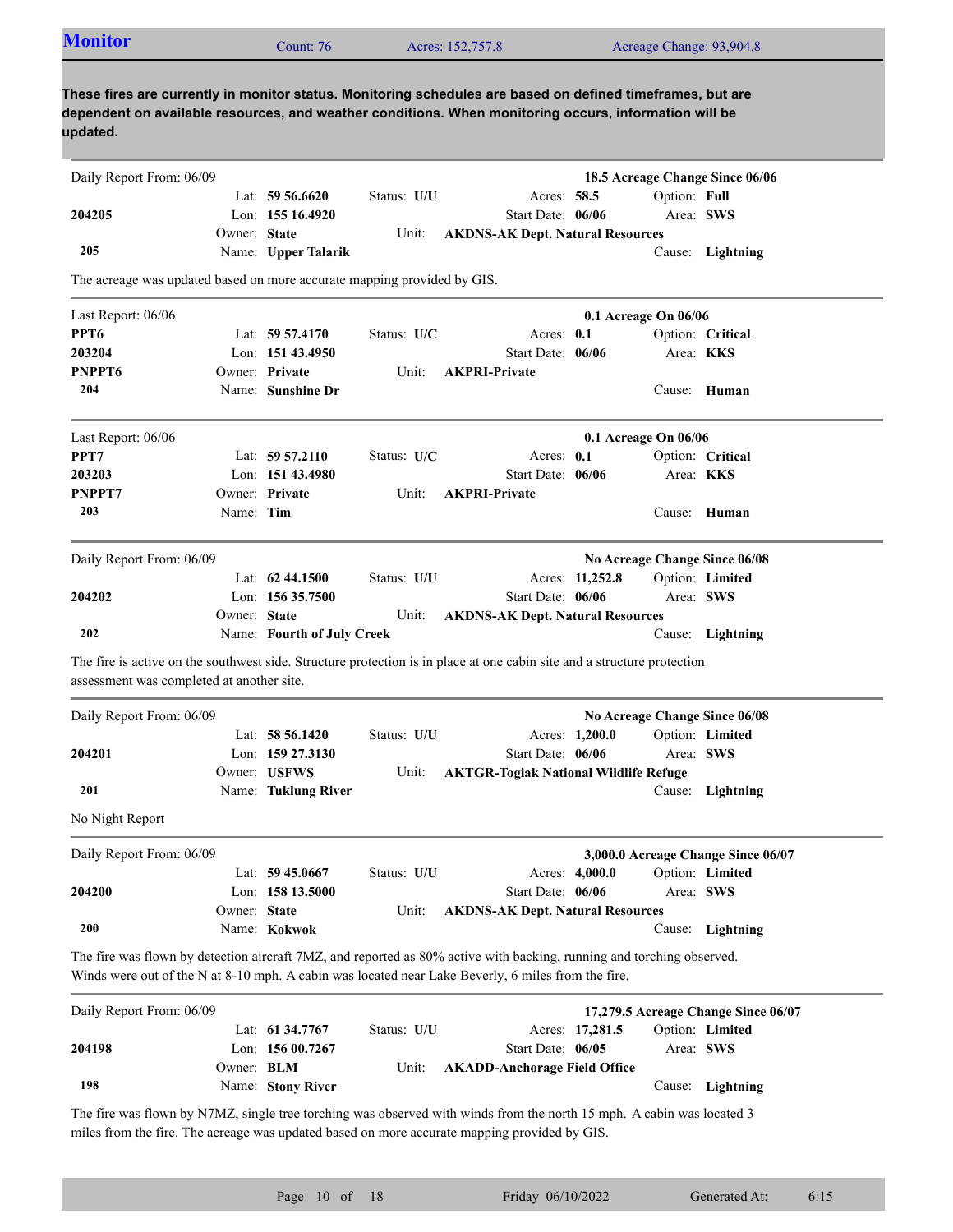|--|

| Daily Report From: 06/09                                                |                   |                       |             |                                                                                                                         |                                |           | 14,619.6 Acreage Change Since 06/07 |
|-------------------------------------------------------------------------|-------------------|-----------------------|-------------|-------------------------------------------------------------------------------------------------------------------------|--------------------------------|-----------|-------------------------------------|
|                                                                         |                   | Lat: 61 34.5517       | Status: U/U | Acres: 14,622.6                                                                                                         |                                |           | Option: Limited                     |
| 204197                                                                  |                   | Lon: 155 51.0000      |             | Start Date: 06/05                                                                                                       |                                | Area: SWS |                                     |
|                                                                         | Owner: BLM        |                       | Unit:       | <b>AKADD-Anchorage Field Office</b>                                                                                     |                                |           |                                     |
| 197                                                                     |                   | Name: Gagaryah River  |             |                                                                                                                         |                                |           | Cause: Lightning                    |
|                                                                         |                   |                       |             | The fire was flown by N7MZ, single tree torching was observed with winds from the north 15 mph. The acreage was updated |                                |           |                                     |
| based on more accurate mapping provided by GIS.                         |                   |                       |             |                                                                                                                         |                                |           |                                     |
| Last Report: 06/07                                                      |                   |                       |             |                                                                                                                         | No Acreage Change Since 06/05  |           |                                     |
|                                                                         |                   | Lat: $60\,33.7470$    | Status: U/U | Acres: 74.1                                                                                                             |                                |           | Option: Limited                     |
| 204193                                                                  |                   | Lon: $15645.9050$     |             | Start Date: 06/05                                                                                                       |                                | Area: SWS |                                     |
|                                                                         | Owner: State      |                       | Unit:       | <b>AKDNS-AK Dept. Natural Resources</b>                                                                                 |                                |           |                                     |
| 193                                                                     |                   | Name: Cabin Creek     |             |                                                                                                                         |                                |           | Cause: Lightning                    |
| Last Report: 06/06                                                      |                   |                       |             |                                                                                                                         | 0.2 Acreage Change Since 06/05 |           |                                     |
| PPN7                                                                    |                   | Lat: 63 38.3334       | Status: U/U | Acres: $0.3$                                                                                                            |                                |           | Option: Limited                     |
|                                                                         |                   | Lon: 149 12.3720      |             | Start Date: 06/05                                                                                                       |                                | Area: TAD |                                     |
| PDPPN7                                                                  | Owner: NPS        |                       | Unit:       | <b>AKDEP-Denali National Park and Preserve</b>                                                                          |                                |           |                                     |
| 191                                                                     |                   | Name: Savage Jenny    |             |                                                                                                                         |                                |           | Cause: Lightning                    |
| Last Report: 06/07                                                      |                   |                       |             |                                                                                                                         |                                |           | 1,255.1 Acreage Change Since 06/05  |
| PPN3                                                                    |                   | Lat: 61 32.1970       | Status: U/U | Acres: 1,781.1                                                                                                          |                                |           | Option: Limited                     |
| 204190                                                                  |                   | Lon: 155 04.6010      |             | Start Date: 06/05                                                                                                       |                                | Area: SWS |                                     |
| PNPPN3                                                                  | Owner: BLM        |                       | Unit:       | <b>AKADD-Anchorage Field Office</b>                                                                                     |                                |           |                                     |
| 190                                                                     |                   | Name: South Lime Lake |             |                                                                                                                         |                                |           | Cause: Lightning                    |
| Last Report: 06/05                                                      |                   |                       |             |                                                                                                                         | 10.0 Acreage On 06/05          |           |                                     |
|                                                                         |                   | Lat: 60 27.2210       | Status: U/U | Acres: 10.0                                                                                                             |                                |           | Option: Limited                     |
| 204189                                                                  |                   | Lon: 156 39.5220      |             | Start Date: 06/05                                                                                                       |                                | Area: SWS |                                     |
|                                                                         | Owner: State      |                       | Unit:       | <b>AKDNS-AK Dept. Natural Resources</b>                                                                                 |                                |           |                                     |
| 189                                                                     |                   | Name: Nushagak River  |             |                                                                                                                         |                                |           | Cause: Lightning                    |
| Daily Report From: 06/09                                                |                   |                       |             |                                                                                                                         |                                |           | 2,094.8 Acreage Change Since 06/07  |
|                                                                         |                   | Lat: $60\,59.6240$    | Status: U/U | Acres: 2,144.8                                                                                                          |                                |           | Option: Limited                     |
| 204188                                                                  |                   | Lon: 156 09.6390      |             | Start Date: 06/05                                                                                                       |                                | Area: SWS |                                     |
|                                                                         | Owner: State      |                       | Unit:       | <b>AKDNS-AK Dept. Natural Resources</b>                                                                                 |                                |           |                                     |
| 188                                                                     |                   | Name: Hook Creek      |             |                                                                                                                         |                                |           | Cause: Lightning                    |
| The acreage was updated based on more accurate mapping provided by GIS. |                   |                       |             |                                                                                                                         |                                |           |                                     |
| Last Report: 06/05                                                      |                   |                       |             |                                                                                                                         | 62.0 Acreage On 06/05          |           |                                     |
| PPN <sub>2</sub>                                                        |                   | Lat: 62 35.9870       | Status: U/U | Acres: 62.0                                                                                                             |                                |           | Option: Limited                     |
| 214187                                                                  |                   | Lon: 145 48.3480      |             | Start Date: 06/05                                                                                                       |                                | Area: CRS |                                     |
| PNPPN <sub>2</sub>                                                      | Owner: <b>BLM</b> |                       | Unit:       | <b>AKGLD-Glennallen Field Office</b>                                                                                    |                                |           |                                     |
| 187                                                                     |                   | Name: Fish Lake       |             |                                                                                                                         |                                |           | Cause: Lightning                    |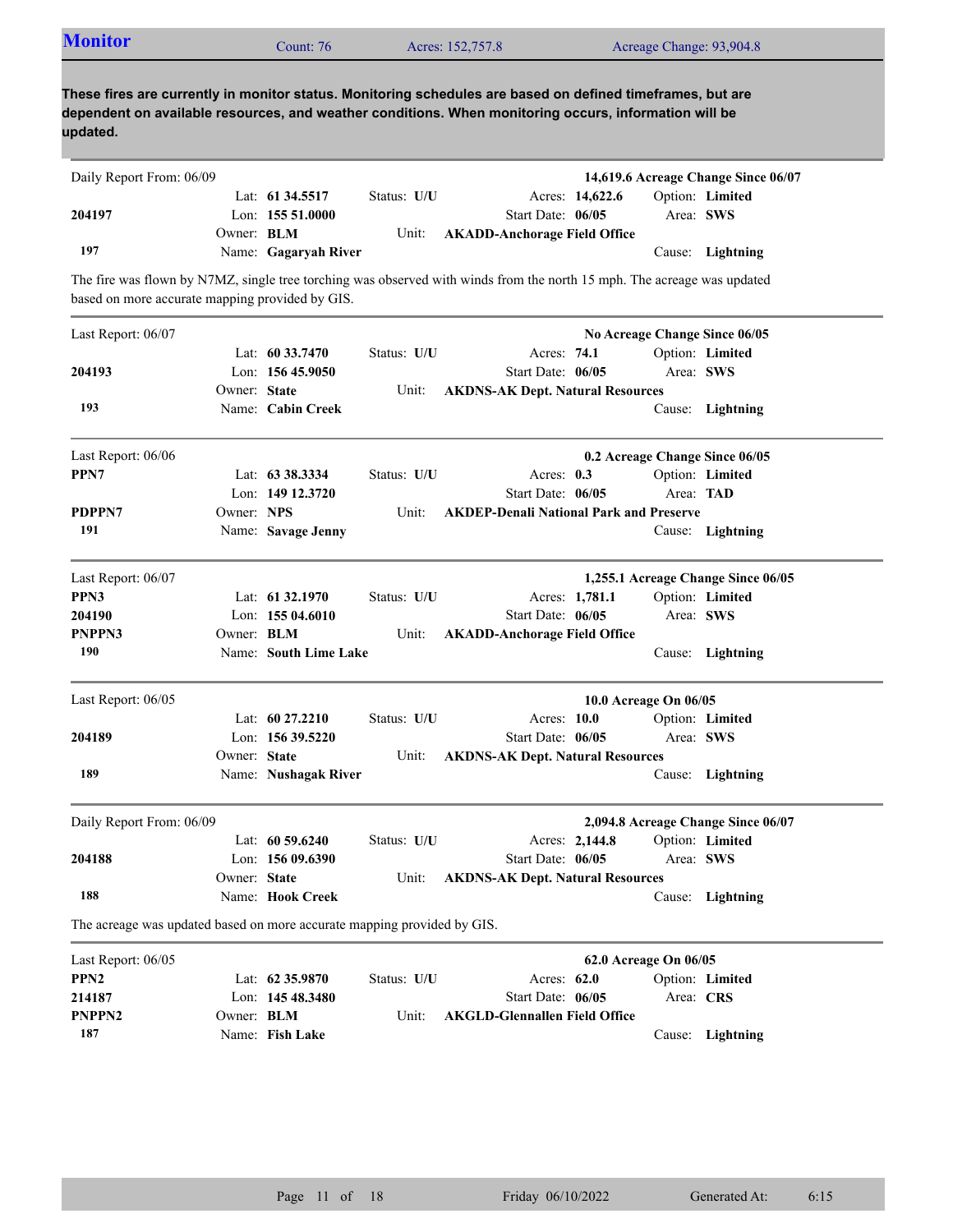| <b>Monitor</b>                                                                                                                                                                                                                  |                   | Count: 76               |             | Acres: 152,757.8                         |                   |                 |                      | Acreage Change: 93,904.8            |
|---------------------------------------------------------------------------------------------------------------------------------------------------------------------------------------------------------------------------------|-------------------|-------------------------|-------------|------------------------------------------|-------------------|-----------------|----------------------|-------------------------------------|
| These fires are currently in monitor status. Monitoring schedules are based on defined timeframes, but are<br>dependent on available resources, and weather conditions. When monitoring occurs, information will be<br>updated. |                   |                         |             |                                          |                   |                 |                      |                                     |
| Last Report: 06/08                                                                                                                                                                                                              |                   |                         |             |                                          |                   |                 |                      | No Acreage Change Since 06/07       |
| PPM8                                                                                                                                                                                                                            |                   | Lat: $63\,32.2166$      | Status: U/U |                                          | Acres: 13.0       |                 |                      | Option: Modified                    |
| 204186                                                                                                                                                                                                                          |                   | Lon: $153\,36.2167$     |             |                                          | Start Date: 06/05 |                 |                      | Area: SWS                           |
| PNPPM8                                                                                                                                                                                                                          | Owner: State      |                         | Unit:       | <b>AKDNS-AK Dept. Natural Resources</b>  |                   |                 |                      |                                     |
| 186                                                                                                                                                                                                                             |                   | Name: Rungun Creek      |             |                                          |                   |                 |                      | Cause: Lightning                    |
| Daily Report From: 06/09                                                                                                                                                                                                        |                   |                         |             |                                          |                   |                 |                      | 37,937.2 Acreage Change Since 06/07 |
| PPR <sub>4</sub>                                                                                                                                                                                                                |                   | Lat: $62$ 19.9500       | Status: U/U |                                          |                   | Acres: 45,937.2 |                      | Option: Limited                     |
| 204183                                                                                                                                                                                                                          |                   | Lon: 155 17.9300        |             |                                          | Start Date: 06/04 |                 |                      | Area: SWS                           |
| PNPPR4                                                                                                                                                                                                                          | Owner: <b>BLM</b> |                         | Unit:       | <b>AKADD-Anchorage Field Office</b>      |                   |                 |                      |                                     |
| 183                                                                                                                                                                                                                             |                   | Name: Tatlawiksuk       |             |                                          |                   |                 |                      | Cause: Lightning                    |
| The acreage was updated based on more accurate mapping provided by GIS.                                                                                                                                                         |                   |                         |             |                                          |                   |                 |                      |                                     |
| Last Report: 06/06                                                                                                                                                                                                              |                   |                         |             |                                          |                   |                 |                      | -20.5 Acreage Change Since 06/05    |
| PPJ9                                                                                                                                                                                                                            |                   | Lat: $58\,50.5000$      | Status: U/C |                                          | Acres: 199.5      |                 |                      | Option: Modified                    |
| 204182                                                                                                                                                                                                                          |                   | Lon: 156 17.5834        |             |                                          | Start Date: 06/04 |                 |                      | Area: SWS                           |
| PNPPJ9                                                                                                                                                                                                                          | Owner: State      |                         | Unit:       | <b>AKDNS-AK Dept. Natural Resources</b>  |                   |                 |                      |                                     |
| 182                                                                                                                                                                                                                             |                   | Name: King Salmon Creek |             |                                          |                   |                 |                      | Cause: Lightning                    |
| Daily Report From: 06/09                                                                                                                                                                                                        |                   |                         |             |                                          |                   |                 |                      | No Acreage Change Since 06/08       |
| PPH <sub>9</sub>                                                                                                                                                                                                                |                   | Lat: 65 10.7383         | Status: U/C |                                          | Acres: $6.7$      |                 |                      | Option: Modified                    |
| 231181                                                                                                                                                                                                                          |                   | Lon: 150 18.5467        |             |                                          | Start Date: 06/04 |                 | Area: TAD            |                                     |
| PDPPH9                                                                                                                                                                                                                          | Owner: State      |                         | Unit:       | <b>AKDNS-AK Dept. Natural Resources</b>  |                   |                 |                      |                                     |
| 181                                                                                                                                                                                                                             |                   | Name: Omega Creek       |             |                                          |                   |                 |                      | Cause: Human                        |
| The F-66 engine crew did their final grid of the fire this morning. They found no heat and the fire is contained and controlled.<br>The engine was released and travelled back to Fairbanks.                                    |                   |                         |             |                                          |                   |                 |                      |                                     |
| Last Report: 06/04                                                                                                                                                                                                              |                   |                         |             |                                          |                   |                 | 0.1 Acreage On 06/04 |                                     |
|                                                                                                                                                                                                                                 |                   | Lat: 61 35.9910         | Status: U/C |                                          | Acres: 0.1        |                 |                      | Option: Critical                    |
| 201180                                                                                                                                                                                                                          |                   | Lon: 149 27.7536        |             |                                          | Start Date: 06/04 |                 |                      | Area: MSS                           |
|                                                                                                                                                                                                                                 |                   | Owner: Private          | Unit:       | <b>AKPRI-Private</b>                     |                   |                 |                      |                                     |
| 180                                                                                                                                                                                                                             |                   | Name: Spruce Roy        |             |                                          |                   |                 |                      | Cause: Human                        |
|                                                                                                                                                                                                                                 |                   |                         |             |                                          |                   |                 |                      | No Acreage Change Since 06/03       |
| Last Report: 06/04                                                                                                                                                                                                              |                   |                         |             |                                          |                   |                 | Option: Full         |                                     |
|                                                                                                                                                                                                                                 |                   | Lat: $64\,42.5167$      | Status: U/U |                                          | Acres: 0.1        |                 |                      |                                     |
|                                                                                                                                                                                                                                 |                   | Lon: 155 29.5267        |             |                                          | Start Date: 06/03 |                 |                      | Area: GAD                           |
|                                                                                                                                                                                                                                 |                   | Owner: ANCSA            | Unit:       | <b>AKVLN-Dineega Corporation</b>         |                   |                 |                      |                                     |
| PDPPF1<br>179                                                                                                                                                                                                                   |                   | Name: Ruby Dump         |             |                                          |                   |                 |                      | Cause: Human                        |
|                                                                                                                                                                                                                                 |                   |                         |             |                                          |                   |                 | 0.1 Acreage On 06/03 |                                     |
|                                                                                                                                                                                                                                 |                   | Lat: 61 56.3310         | Status: U/U |                                          | Acres: 0.1        |                 | Option: Full         |                                     |
| PPF1<br>Last Report: 06/03<br>PPE4                                                                                                                                                                                              |                   | Lon: 162 52.4760        |             |                                          | Start Date: 06/03 |                 |                      | Area: GAD                           |
| PDPPE4                                                                                                                                                                                                                          |                   | Owner: ANCSA            | Unit:       | <b>AKVLN-Pilot Station, Incorporated</b> |                   |                 |                      |                                     |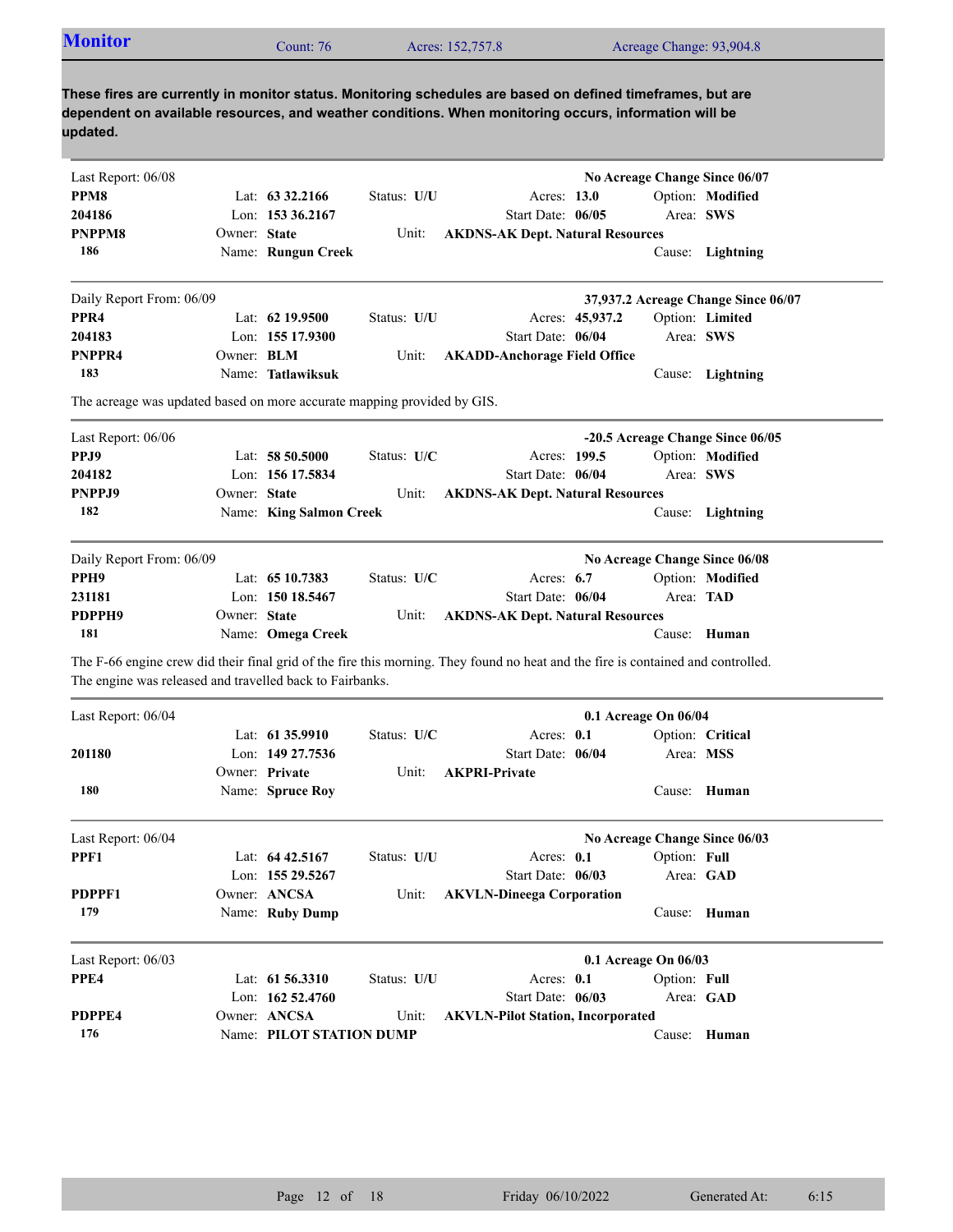| <b>Monitor</b><br>Acreage Change: 93,904.8<br>Acres: 152,757.8<br>Count: 76 |  |
|-----------------------------------------------------------------------------|--|
|-----------------------------------------------------------------------------|--|

| Last Report: 06/04       |              |                       |             |                                                   |                       |              | No Acreage Change Since 06/03    |
|--------------------------|--------------|-----------------------|-------------|---------------------------------------------------|-----------------------|--------------|----------------------------------|
|                          |              | Lat: $62\,06.1830$    | Status: U/C | Acres: $0.5$                                      |                       |              | Option: Critical                 |
| 214174                   |              | Lon: 145 32.2450      |             | Start Date: 06/03                                 |                       | Area: CRS    |                                  |
|                          | Owner: State |                       | Unit:       | <b>AKAKS-University of Alaska</b>                 |                       |              |                                  |
| 174                      |              | Name: Old Dump Road 2 |             |                                                   |                       |              | Cause: Human                     |
| Last Report: 06/02       |              |                       |             |                                                   | 10.0 Acreage On 06/02 |              |                                  |
| PN9M                     |              | Lat: 59 05.8400       | Status: U/U | Acres: 10.0                                       |                       | Option: Full |                                  |
| 204172                   |              | Lon: $1583.2700$      |             | Start Date: 06/02                                 |                       |              | Area: SWS                        |
| PNPN9M                   | Owner: City  |                       | Unit:       | <b>AKAKS-Dillingham, City of</b>                  |                       |              |                                  |
| 172                      |              | Name: Dillingham Dump |             |                                                   |                       | Cause:       | Undetermined                     |
| Last Report: 06/02       |              |                       |             |                                                   | 0.1 Acreage On 06/02  |              |                                  |
|                          |              | Lat: $61\,35.8600$    | Status: U/C | Acres: 0.1                                        |                       |              | Option: Critical                 |
| 201167                   |              | Lon: $14925.0100$     |             | Start Date: 06/02                                 |                       | Area: MSS    |                                  |
|                          |              | Owner: Private        | Unit:       | <b>AKPRI-Private</b>                              |                       |              |                                  |
| 167                      |              | Name: Peck 2          |             |                                                   |                       |              | Cause: Human                     |
| Last Report: 06/01       |              |                       |             |                                                   | 0.3 Acreage On 06/01  |              |                                  |
|                          |              | Lat: $5907.5150$      | Status: U/U | Acres: 0.3                                        |                       | Option: Full |                                  |
| 204166                   |              | Lon: 161 33.5630      |             | Start Date: 06/01                                 |                       | Area: SWS    |                                  |
|                          |              | Owner: ANCSA          | Unit:       | <b>AKVLN-Kiutsarak, Incorporated</b>              |                       |              |                                  |
| 166                      |              | Name: Mumtrak Hill    |             |                                                   |                       |              | Cause: Undetermined              |
| Last Report: 06/01       |              |                       |             |                                                   |                       |              | No Acreage Change Since 05/31    |
| PN5C                     |              | Lat: 62 49.3776       | Status: U/C | Acres: 41.0                                       |                       | Option: Full |                                  |
|                          |              | Lon: 163 18.0480      |             | Start Date: 05/30                                 |                       |              | Area: GAD                        |
| PDPN5C                   |              | Owner: USFWS          | Unit:       | <b>AKYDR-Yukon Delta National Wildlife Refuge</b> |                       |              |                                  |
| 158                      |              | Name: Pastolik River  |             |                                                   |                       |              | Cause: Lightning                 |
| Last Report: 06/01       |              |                       |             |                                                   |                       |              | No Acreage Change Since 05/31    |
| PN5B                     |              | Lat: $6301.6776$      | Status: U/C | Acres: 234.0                                      |                       | Option: Full |                                  |
|                          |              | Lon: $16303.6660$     |             | Start Date: 05/30                                 |                       |              | Area: GAD                        |
| <b>PDPN5B</b>            |              | Owner: ANCSA          | Unit:       | <b>AKVLN-Kotlik Yupik Corporation</b>             |                       |              |                                  |
| 157                      |              | Name: Hogback Hill    |             |                                                   |                       |              | Cause: Lightning                 |
| Last Report: 05/30       |              |                       |             |                                                   | 0.1 Acreage On 05/30  |              |                                  |
|                          |              | Lat: 61 37.2517       | Status: U/C | Acres: 0.1                                        |                       |              | Option: Critical                 |
| 201153                   |              | Lon: 149 23.3217      |             | Start Date: 05/30                                 |                       |              | Area: MSS                        |
|                          |              | Owner: Private        | Unit:       | <b>AKPRI-Private</b>                              |                       |              |                                  |
| 153                      |              | Name: Kings River     |             |                                                   |                       |              | Cause: Undetermined              |
| Daily Report From: 06/09 |              |                       |             |                                                   |                       |              | 787.4 Acreage Change Since 06/07 |
| PN4F                     |              | Lat: 58 13.1500       | Status: U/U | Acres: 8,914.4                                    |                       |              | Option: Limited                  |
| 204151                   |              | Lon: 155 57.9667      |             | Start Date: 05/29                                 |                       |              | Area: SWS                        |
| PNPN4F                   | Owner: NPS   |                       | Unit:       | <b>AKKAP-Katmai National Park and Preserve</b>    |                       |              |                                  |
| 151                      |              | Name: Contact Creek   |             |                                                   |                       |              | Cause: Lightning                 |

The acreage was updated based on more accurate mapping provided by GIS.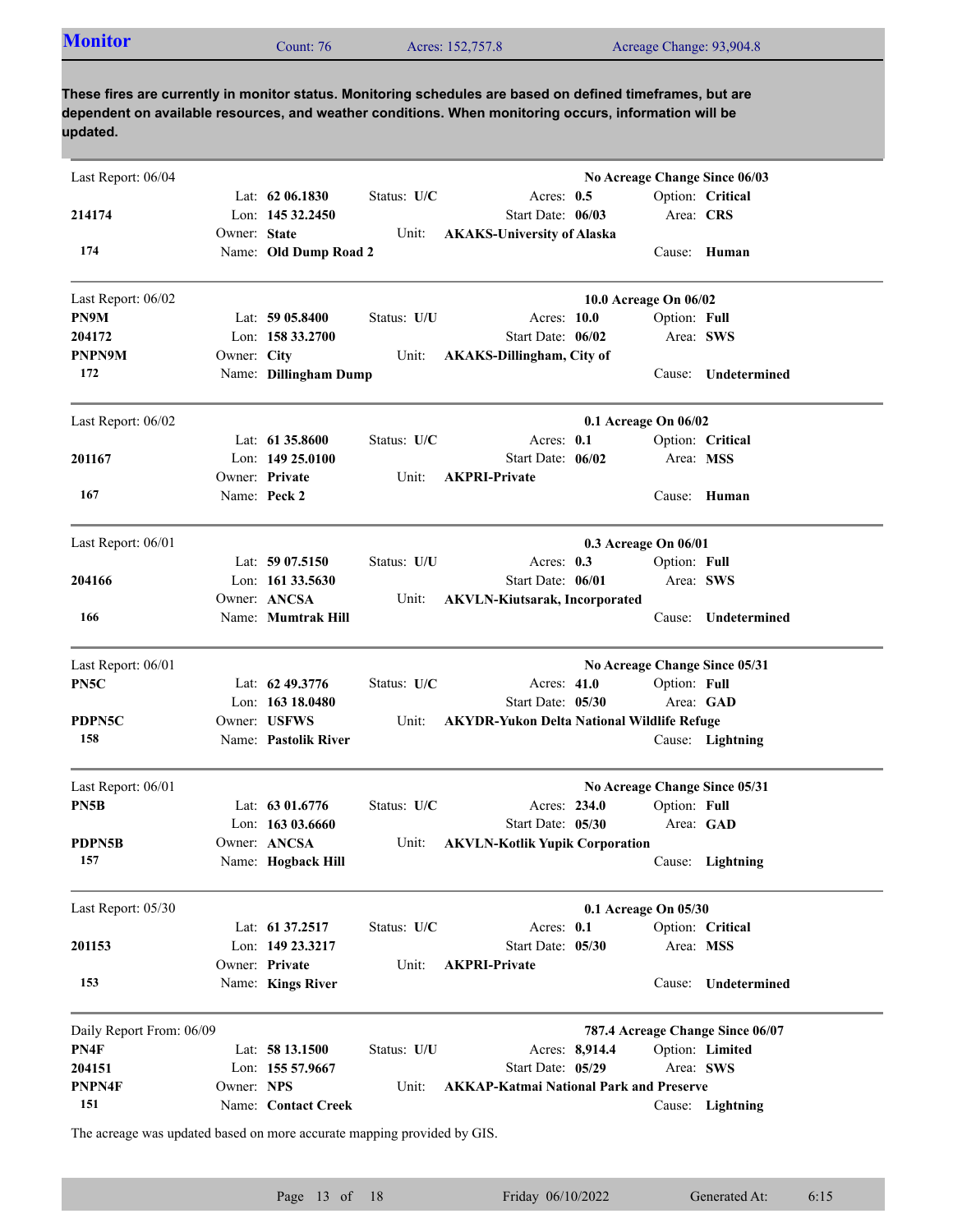| <b>Monitor</b><br>Acreage Change: 93,904.8<br>Acres: 152,757.8<br>Count: 76 |  |  |  |  |
|-----------------------------------------------------------------------------|--|--|--|--|
|-----------------------------------------------------------------------------|--|--|--|--|

| Last Report: 06/02<br>PN3C |              | Lat: 65 11.9280     | Status: U/C | Acres: $1.6$                            | No Acreage Change Since 05/30<br>Option: Full |                  |
|----------------------------|--------------|---------------------|-------------|-----------------------------------------|-----------------------------------------------|------------------|
| 231148                     |              | Lon: 152 02.1180    |             | Start Date: 05/29                       | Area: TAD                                     |                  |
| PDPN3C                     |              | Owner: Private      | Unit:       | <b>AKPRI-Private</b>                    |                                               |                  |
| 148                        |              | Name: White Alice   |             |                                         |                                               | Cause: Human     |
| Last Report: 05/27         |              |                     |             |                                         | 0.1 Acreage On 05/27                          |                  |
| PN1T                       |              | Lat: $62\,55.2318$  | Status: U/U | Acres: 0.1                              | Option: Full                                  |                  |
| 231143                     |              | Lon: $16005.4060$   |             | Start Date: 05/27                       | Area: GAD                                     |                  |
| <b>PDPN1T</b>              |              | Owner: ANCSA        | Unit:       | <b>AKVLN-Hee-yea-Lindge Corporation</b> |                                               |                  |
| 143                        |              | Name: Grayling Dump |             |                                         |                                               | Cause: Human     |
| Last Report: 05/31         |              |                     |             |                                         | No Acreage Change Since 05/27                 |                  |
|                            |              | Lat: 64 47.5233     | Status: U/C | Acres: 0.1                              |                                               | Option: Critical |
| 211140                     |              | Lon: 147 24.5467    |             | Start Date: 05/27                       | Area: FAS                                     |                  |
|                            | Owner: State |                     | Unit:       | <b>AKDNS-AK Dept. Natural Resources</b> |                                               |                  |
| 140                        |              | Name: Marigold      |             |                                         | Cause:                                        | Undetermined     |
| Last Report: 05/26         |              |                     |             |                                         | 5.0 Acreage On 05/26                          |                  |
| PNY <sub>6</sub>           |              | Lat: $60\,53.6667$  | Status: U/C | Acres: $5.0$                            | Option: Full                                  |                  |
| 204139                     |              | Lon: 162 31.6667    |             | Start Date: 05/26                       | Area: SWS                                     |                  |
| PNPNY6                     |              | Owner: ANCSA        | Unit:       | <b>AKVLN-Kasigluk, Incorporated</b>     |                                               |                  |
| 139                        |              | Name: Kasigluk      |             |                                         | Cause:                                        | Undetermined     |
| Last Report: 05/31         |              |                     |             |                                         | No Acreage Change Since 05/28                 |                  |
| PNV1                       |              | Lat: 59 50.9383     | Status: U/C | Acres: 13.3                             |                                               | Option: Critical |
| 203134                     |              | Lon: 150 58.3750    |             | Start Date: 05/25                       | Area: <b>KKS</b>                              |                  |
| PNPNV1                     | Owner: State |                     | Unit:       | <b>AKDNS-AK Dept. Natural Resources</b> |                                               |                  |
| 134                        |              | Name: Caribou       |             |                                         |                                               | Cause: Human     |
| Last Report: 05/22         |              |                     |             |                                         | No Acreage Change Since 05/21                 |                  |
| PNC3                       |              | Lat: $64\,55.7600$  | Status: U/U | Acres: $40.8$                           |                                               | Option: Modified |
|                            |              | Lon: 161 11.3517    |             | Start Date: 05/21                       |                                               | Area: GAD        |
| PDPNC3                     |              | Owner: ANCSA        | Unit:       | <b>AKVLN-Koyuk Native Corporation</b>   |                                               |                  |
| 121                        |              | Name: Koyuk Dump    |             |                                         |                                               | Cause: Human     |
| Last Report: 05/21         |              |                     |             |                                         | No Acreage Change Since 05/20                 |                  |
|                            |              | Lat: 59 31.5960     | Status: U/C | Acres: 0.1                              | Option: Full                                  |                  |
| 203113                     |              | Lon: 151 26.3920    |             | Start Date: 05/20                       | Area: KKS                                     |                  |
|                            |              | Owner: Private      | Unit:       | <b>AKPRI-Private</b>                    |                                               |                  |
| 113                        |              | Name: Sadie Cove    |             |                                         |                                               | Cause: Human     |
| Last Report: 05/20         |              |                     |             |                                         | 0.1 Acreage On 05/20                          |                  |
|                            |              | Lat: 63 53.7350     | Status: U/C | Acres: 0.1                              |                                               | Option: Limited  |
| 212111                     |              | Lon: 145 08.1200    |             | Start Date: 05/20                       | Area: DAS                                     |                  |
|                            | Owner: State |                     | Unit:       | <b>AKDNS-AK Dept. Natural Resources</b> |                                               |                  |
| 111                        |              | Name: Barley Way    |             |                                         | Cause:                                        | Undetermined     |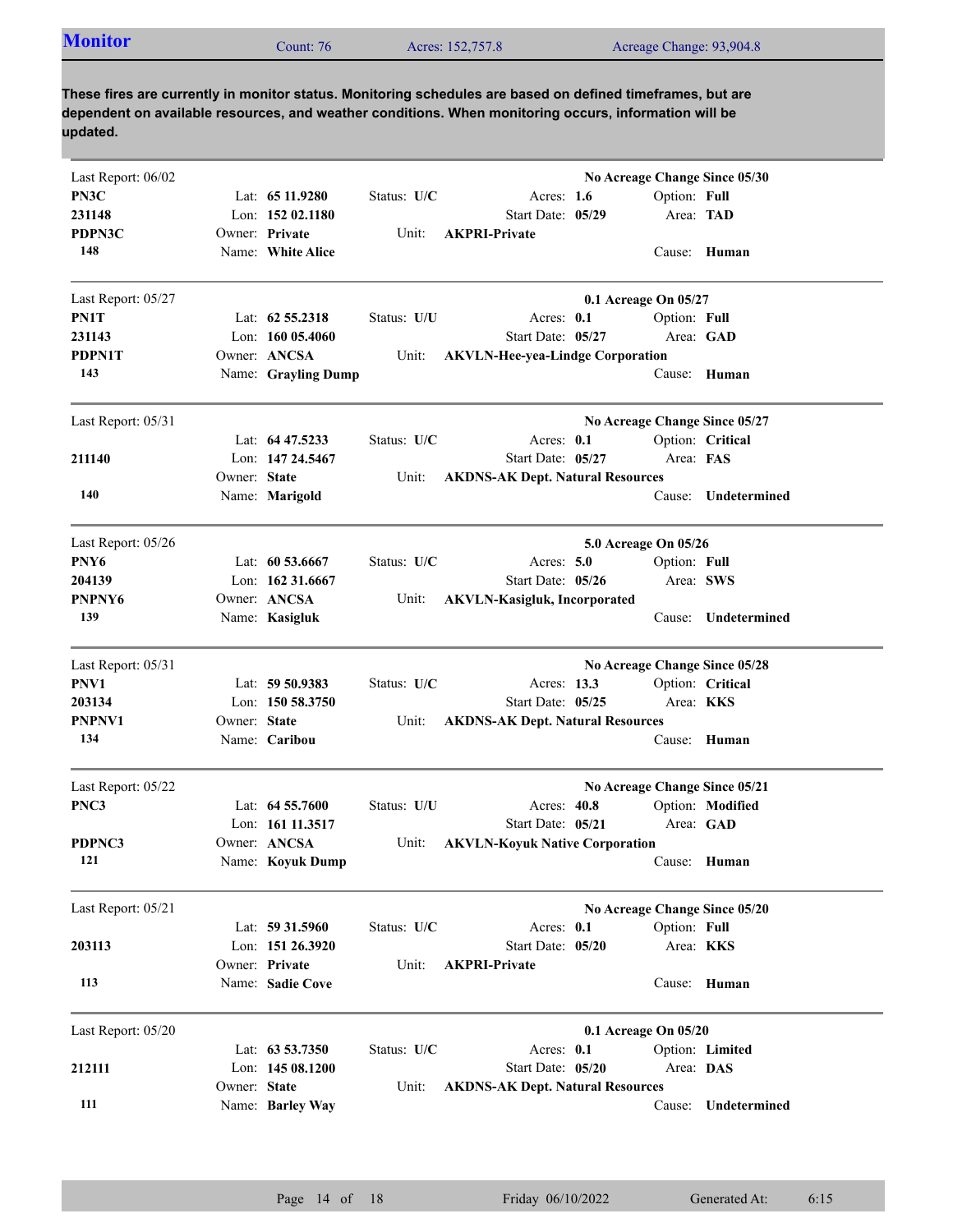| Acres: 152,757.8<br>$\mathcal{L}$ ount: 76 | <b>Monitor</b> |  |  | Acreage Change: 93,904.8 |  |
|--------------------------------------------|----------------|--|--|--------------------------|--|
|--------------------------------------------|----------------|--|--|--------------------------|--|

| Last Report: 05/20 |                          |                                    |             | 0.1 Acreage On 05/20                                |                       |                  |                                 |
|--------------------|--------------------------|------------------------------------|-------------|-----------------------------------------------------|-----------------------|------------------|---------------------------------|
| PM9B               |                          | Lat: $6505.8410$                   | Status: U/U | Acres: 0.1                                          |                       |                  | Option: Limited                 |
|                    |                          | Lon: 141 38.3700                   |             | Start Date: 05/20                                   |                       |                  | Area: UYD                       |
| PDPM9B             | Owner: NPS               |                                    | Unit:       | <b>AKYCP-Yukon-Charley Rivers National Preserve</b> |                       |                  |                                 |
| 109                |                          | Name: Trout Creek                  |             |                                                     |                       |                  | Cause: Lightning                |
| Last Report: 05/23 |                          |                                    |             |                                                     |                       |                  | 25.7 Acreage Change Since 05/20 |
| PM9D               |                          | Lat: 65 01.5850                    | Status: U/U | Acres: 25.8                                         |                       |                  | Option: Modified                |
|                    |                          | Lon: 141 14.8017                   |             | Start Date: 05/20                                   |                       | Area: UYD        |                                 |
| PDPM9D             |                          | Owner: ANCSA                       | Unit:       | <b>AKDYN-Doyon, Limited</b>                         |                       |                  |                                 |
| 108                |                          | Name: Windfall Mountain            |             |                                                     |                       |                  | Cause: Lightning                |
|                    |                          |                                    |             |                                                     |                       |                  |                                 |
| Last Report: 05/19 |                          |                                    |             |                                                     |                       |                  | No Acreage Change Since 05/18   |
| PM7S               |                          | Lat: $59\,48.9260$                 | Status: U/C | Acres: $1.5$                                        |                       |                  | Option: Critical                |
| 203101             |                          | Lon: $15105.4650$                  |             | Start Date: 05/18                                   |                       | Area: <b>KKS</b> |                                 |
| PNPM7S<br>101      |                          | Owner: Private<br>Name: Olia Court | Unit:       | <b>AKPRI-Private</b>                                |                       |                  |                                 |
|                    |                          |                                    |             |                                                     |                       |                  | Cause: Human                    |
| Last Report: 05/18 |                          |                                    |             |                                                     |                       |                  | No Acreage Change Since 05/17   |
|                    |                          | Lat: $60\,31.9040$                 | Status: U/C | Acres: $0.1$                                        |                       |                  | Option: Critical                |
| 203099             |                          | Lon: 150 47.9930                   |             | Start Date: 05/17                                   |                       | Area: KKS        |                                 |
|                    |                          | Owner: Private                     | Unit:       | <b>AKPRI-Private</b>                                |                       |                  |                                 |
| 099                | Name: Adele              |                                    |             |                                                     |                       |                  | Cause: Human                    |
| Last Report: 05/20 |                          |                                    |             |                                                     |                       |                  | No Acreage Change Since 05/19   |
| PM5M               |                          | Lat: 58 36.4200                    | Status: U/C | Acres: 24.3                                         |                       |                  | Option: Unplanned               |
| 204096             |                          | Lon: 159 57.9600                   |             | Start Date: 05/17                                   |                       | Area: SWS        |                                 |
| PNPM5M             | Owner: State             |                                    | Unit:       | <b>AKDNS-AK Dept. Natural Resources</b>             |                       |                  |                                 |
| 096                |                          | Name: Walrus Islands               |             |                                                     |                       |                  | Cause: Undetermined             |
| Last Report: 05/16 |                          |                                    |             |                                                     | 29.2 Acreage On 05/16 |                  |                                 |
| <b>PM38</b>        |                          | Lat: $59\,42.6226$                 | Status: U/C | Acres: 29.2                                         |                       | Option: Full     |                                 |
| 204090             |                          | Lon: $161\,53.2962$                |             | Start Date: 05/16                                   |                       | Area: SWS        |                                 |
| PNPM38             |                          | Owner: ANCSA                       | Unit:       | <b>AKVLN-Qanirtuuq, Incorporated</b>                |                       |                  |                                 |
| 090                |                          | Name: Arolik                       |             |                                                     |                       | Cause:           | Undetermined                    |
| Last Report: 05/12 |                          |                                    |             |                                                     | 0.2 Acreage On 05/12  |                  |                                 |
|                    |                          | Lat: 60 27.8230                    | Status: U/C | Acres: 0.2                                          |                       |                  | Option: Critical                |
| 203079             |                          | Lon: 151 10.3720                   |             | Start Date: 05/12                                   |                       | Area: KKS        |                                 |
|                    | Owner: State             |                                    | Unit:       | <b>AKDNS-AK Dept. Natural Resources</b>             |                       |                  |                                 |
| 079                |                          | Name: Wendy Lane                   |             |                                                     |                       | Cause:           | Human                           |
|                    |                          |                                    |             |                                                     |                       |                  |                                 |
| Last Report: 06/04 |                          |                                    |             |                                                     |                       |                  | No Acreage Change Since 05/18   |
|                    |                          | Lat: 51 57.2683                    | Status: U/U | Acres: 919.6                                        |                       |                  | Option: Unplanned               |
| 204078             |                          | Lon: 176 38.7183                   |             | Start Date: 05/08                                   |                       | Area: SWS        |                                 |
| 078                | Owner: DOD<br>Name: Adak |                                    | Unit:       | <b>AKNVQ-U.S. Navy</b>                              |                       |                  | Cause: Human                    |
|                    |                          |                                    |             |                                                     |                       |                  |                                 |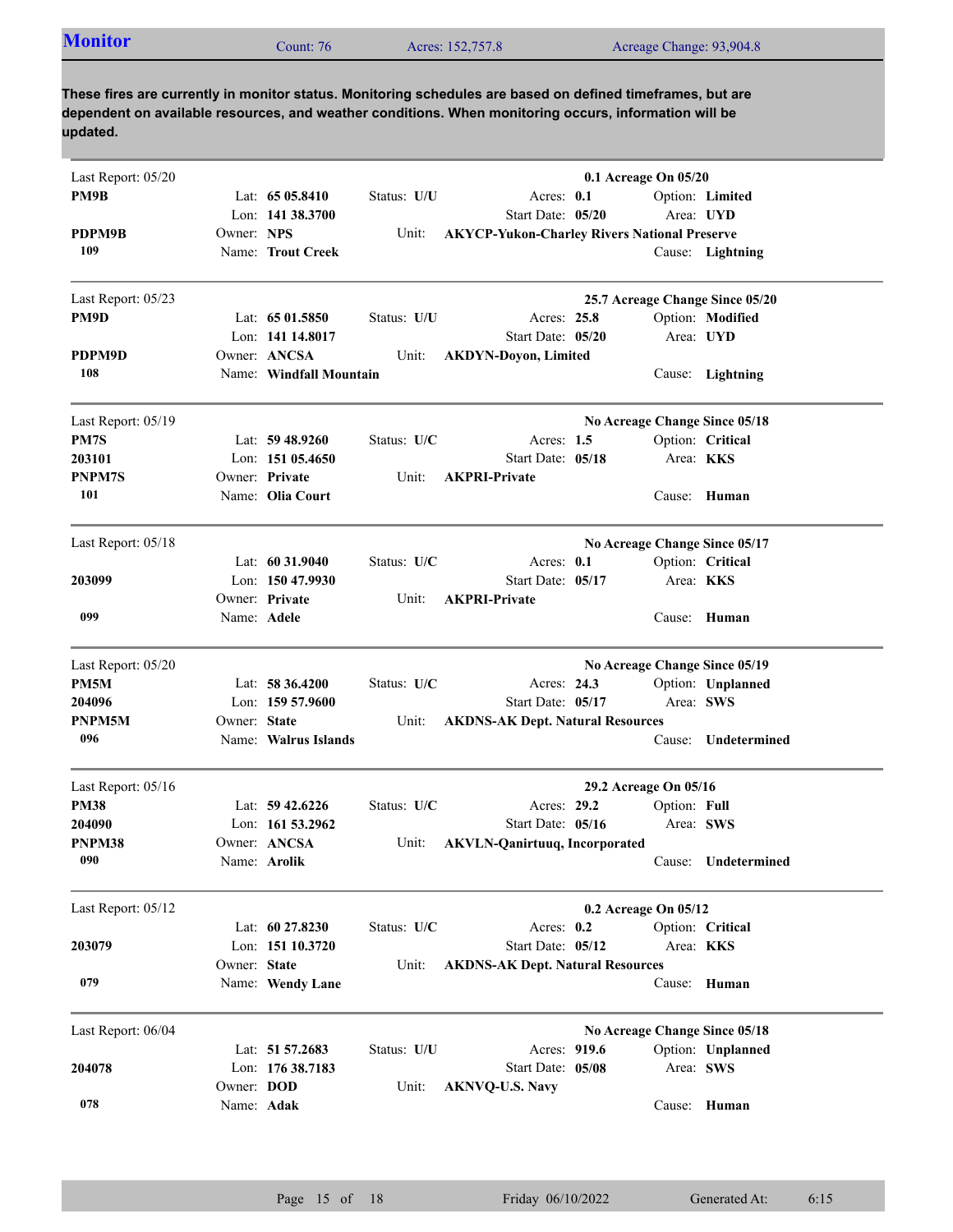| <b>Monitor</b> | Count: $761$ | Acres: 152,757.8 | Acreage Change: 93,904.8 |
|----------------|--------------|------------------|--------------------------|
|                |              |                  |                          |

| Last Report: 05/29   |              |                      |                                   |                                                   |                 |              | No Acreage Change Since 05/12 |
|----------------------|--------------|----------------------|-----------------------------------|---------------------------------------------------|-----------------|--------------|-------------------------------|
| PMS1                 |              | Lat: $6143.9700$     | Status: $U/C$                     | Acres: $0.1$                                      |                 | Option: Full |                               |
| 201077               |              | Lon: $14901.7300$    |                                   | Start Date: 05/12                                 |                 |              | Area: MSS                     |
| <b>PNPMS1</b>        | Owner: State |                      | Unit:                             | <b>AKDNS-AK Dept. Natural Resources</b>           |                 |              |                               |
| 077                  |              |                      | Name: Buffalo Mine Coal Seam 2022 |                                                   |                 |              | Cause: Lightning              |
| Last Report: $05/23$ |              |                      |                                   |                                                   |                 |              | No Acreage Change Since 04/26 |
| PKS1                 |              | Lat: $60\,32.1500$   | Status: U/U                       |                                                   | Acres: 10,302.5 |              | Option: Limited               |
| 204012               |              | Lon: $160, 54, 7500$ |                                   | Start Date: 04/16                                 |                 |              | Area: SWS                     |
| <b>PNPKS1</b>        |              | Owner: USFWS         | Unit:                             | <b>AKYDR-Yukon Delta National Wildlife Refuge</b> |                 |              |                               |
| 012                  |              | Name: Kwethluk       |                                   |                                                   |                 | Cause:       | Undetermined                  |

Name: **Kwethluk**

Cause: **Undetermined**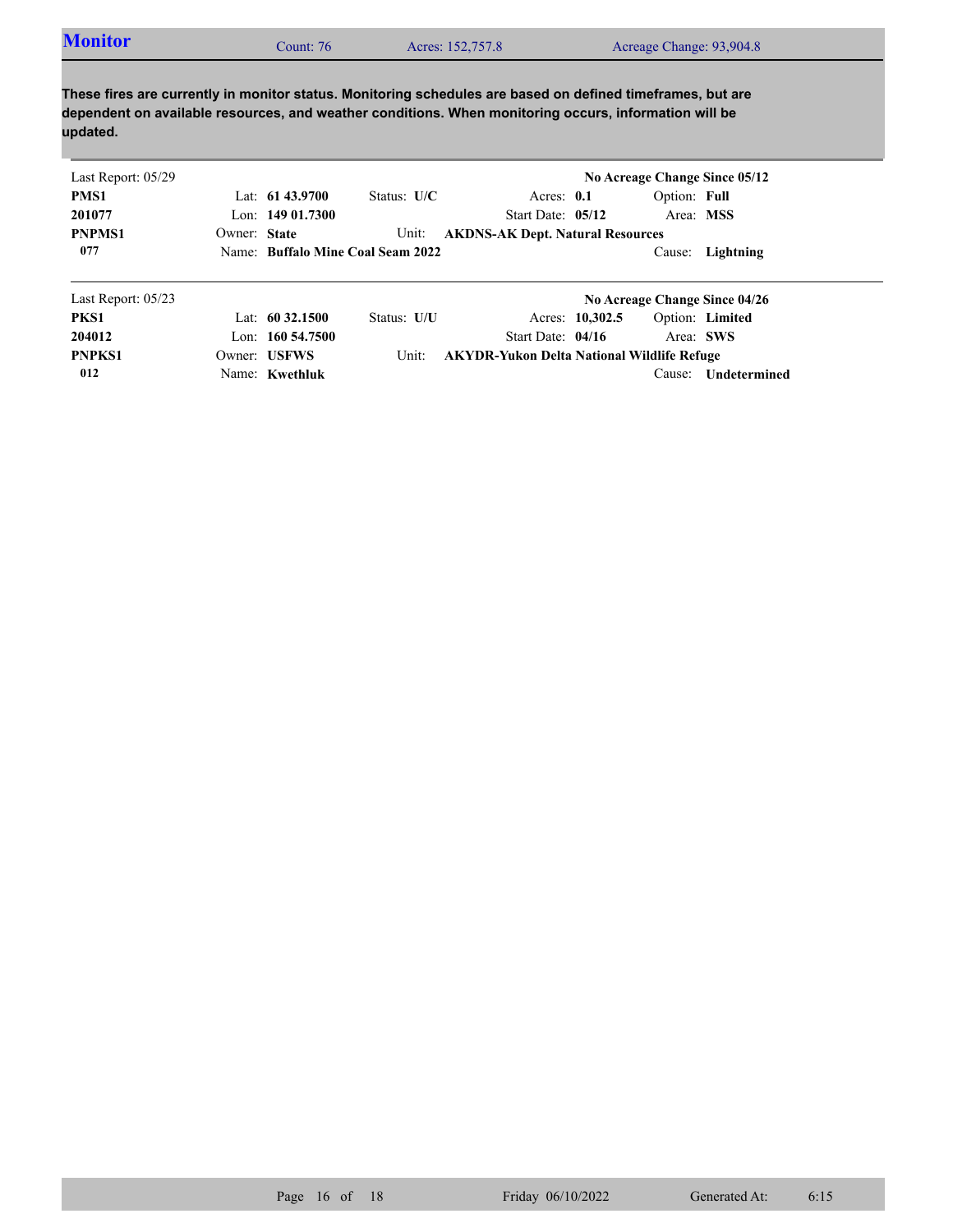| Out                                                                                                                 |              | Count: 5             | Acres: 20.0       |                                           |  | Acreage Change: 0.0           |                  |  |
|---------------------------------------------------------------------------------------------------------------------|--------------|----------------------|-------------------|-------------------------------------------|--|-------------------------------|------------------|--|
| Daily Report From: 06/09                                                                                            |              |                      |                   |                                           |  | No Acreage Change Since 06/08 |                  |  |
| <b>PP00</b>                                                                                                         |              | Lat: $62$ 15.0300    | Status: Out 06/09 | Acres: $0.5$                              |  | Option: Full                  |                  |  |
| 201214                                                                                                              |              | Lon: $15021.4100$    |                   | Start Date: 06/06                         |  | Area: MSS                     |                  |  |
|                                                                                                                     | Owner: State |                      | Unit:             | <b>AKDNS-AK Dept. Natural Resources</b>   |  |                               |                  |  |
| 214                                                                                                                 |              | Name: Treasure Creek |                   |                                           |  |                               | Cause: Lightning |  |
| Forestry personnel returned to check fire, no heat or smokes found. Fire was contained, controlled, and called out. |              |                      |                   |                                           |  |                               |                  |  |
| Daily Report From: 06/09                                                                                            |              |                      |                   |                                           |  | No Acreage Change Since 06/07 |                  |  |
| <b>PPOZ</b>                                                                                                         |              | Lat: 62 13.1300      | Status: Out 06/09 | Acres: $5.0$                              |  |                               | Option: Modified |  |
| 201211                                                                                                              |              | Lon: $1505.3900$     |                   | Start Date: 06/06                         |  | Area: MSS                     |                  |  |
|                                                                                                                     | Owner: State |                      | Unit:             | <b>AKDNS-AK Dept. Natural Resources</b>   |  |                               |                  |  |
| 211                                                                                                                 |              | Name: Chelatna One   |                   |                                           |  |                               | Cause: Lightning |  |
| Forestry personnel returned to check fire, no heat or smoke found, fire is out.                                     |              |                      |                   |                                           |  |                               |                  |  |
| Daily Report From: 06/09                                                                                            |              |                      |                   |                                           |  | No Acreage Change Since 06/08 |                  |  |
| <b>PPV0</b>                                                                                                         |              | Lat: 59 17.1200      | Status: Out 06/09 | Acres: 13.0                               |  | Option: Full                  |                  |  |
| 204208                                                                                                              |              | Lon: 158 31.9020     |                   | Start Date: 06/06                         |  | Area: SWS                     |                  |  |
| <b>PNPPV0</b>                                                                                                       |              | Owner: ANCSA         | Unit:             | <b>AKVLN-Aleknagik Natives, Limited</b>   |  |                               |                  |  |
| 208                                                                                                                 |              | Name: Arcana Creek   |                   |                                           |  |                               | Cause: Lightning |  |
| The fire was called out and all fire personnel were demobilized.                                                    |              |                      |                   |                                           |  |                               |                  |  |
| Daily Report From: 06/09                                                                                            |              |                      |                   |                                           |  | No Acreage Change Since 06/01 |                  |  |
| <b>PN78</b>                                                                                                         |              | Lat: 63 57.0762      | Status: Out 06/09 | Acres: 1.0                                |  |                               | Option: Limited  |  |
|                                                                                                                     |              | Lon: $146$ 17.6400   |                   | Start Date: 06/01                         |  | Area: MID                     |                  |  |
| PDPN78                                                                                                              | Owner: DOD   |                      | Unit:             | <b>AKFWQ-Fort Wainwright, Donnelly TA</b> |  |                               |                  |  |
| 164                                                                                                                 |              | Name: Oklahoma 3     |                   |                                           |  |                               | Cause: Human     |  |
| Fire has been declared out.                                                                                         |              |                      |                   |                                           |  |                               |                  |  |
| Daily Report From: 06/09                                                                                            |              |                      |                   |                                           |  | No Acreage Change Since 05/31 |                  |  |
| PN6X                                                                                                                |              | Lat: 63 56.9767      | Status: Out 06/09 | Acres: $0.5$                              |  |                               | Option: Limited  |  |
|                                                                                                                     |              | Lon: 146 17.3883     |                   | Start Date: 05/31                         |  | Area: MID                     |                  |  |
| <b>PDPN6X</b>                                                                                                       | Owner: DOD   |                      | Unit:             | <b>AKFWQ-Fort Wainwright, Donnelly TA</b> |  |                               |                  |  |
| 161                                                                                                                 |              | Name: Oklahoma 2     |                   |                                           |  |                               | Cause: Human     |  |
| Fire has been declared out.                                                                                         |              |                      |                   |                                           |  |                               |                  |  |